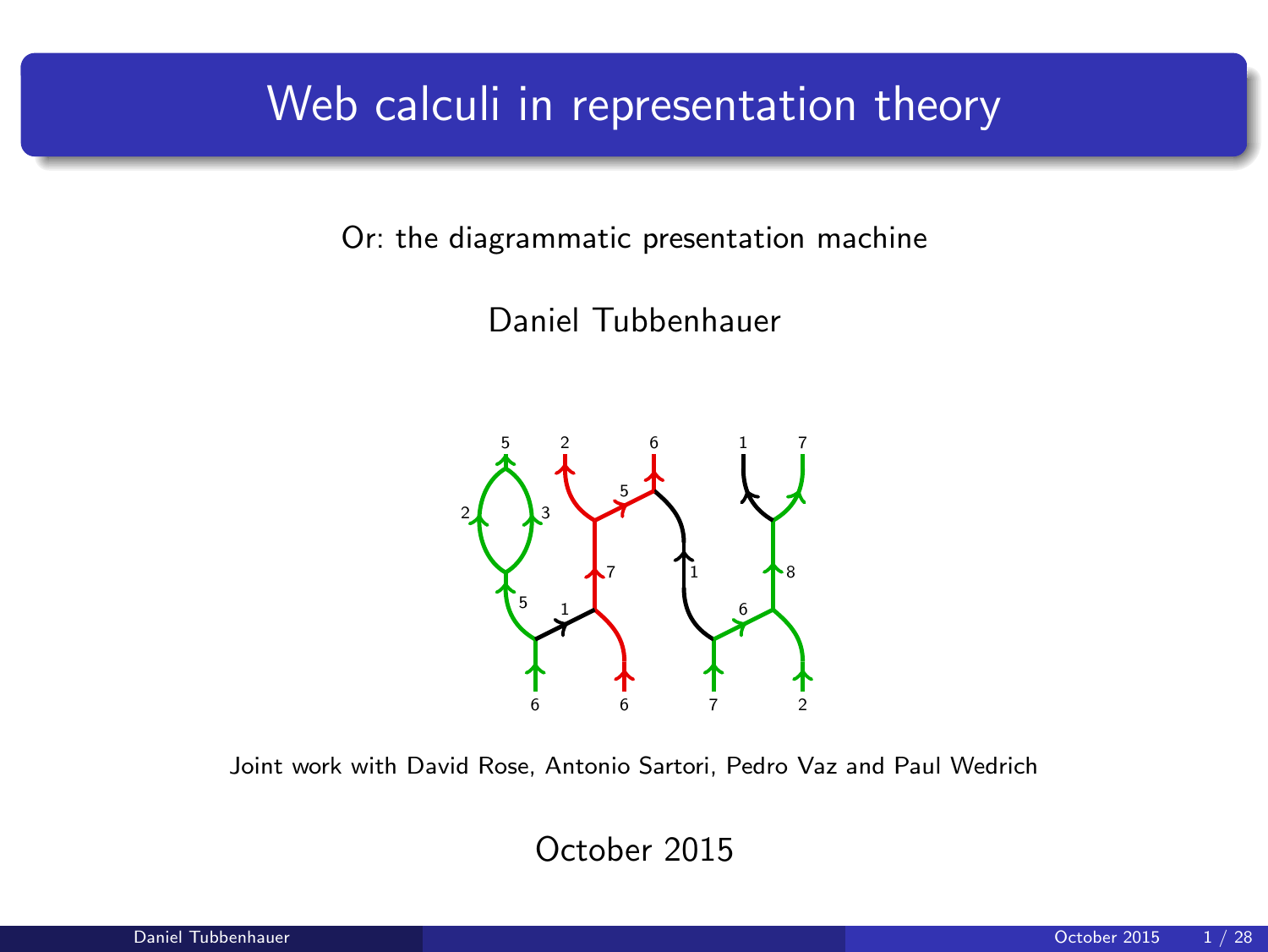## History of diagrammatic presentations in a nutshell

**• Rumer, Teller, Weyl (1932)**, Temperley-Lieb, Jones, Kauffman, Lickorish, Masbaum-Vogel, ... (≥1971):

 $\mathbf{U}_q(\mathfrak{sl}_2)$ -tensor category generated by  $\mathbb{C}_q^2$ .

- Kuperberg (1995): **-tensor category generated by**  $\wedge_q^1 \mathbb{C}_q^3 \cong \mathbb{C}_q^3$  **and**  $\wedge_q^2 \mathbb{C}_q^3$ **.**
- Cautis-Kamnitzer-Morrison (2012):  $\mathbf{U}_q(\mathfrak{sl}_N)$ -tensor category generated by  $\bigwedge_q^k \mathbb{C}_q^N$ .
- Sartori (2013), Grant (2014):  ${\mathbf U}_q(\mathfrak{gl}_{1|1})$ -tensor category generated by  $\bigwedge_q^k \mathbb{C}_q^{1|1}.$
- Rose-T. (2015):  ${\sf U}_q(\mathfrak{sl}_2)$ -tensor category generated by  $\mathrm{Sym}_q^k {\mathbb C}_q^2$ . Thus,  ${\sf U}_q(\mathfrak{sl}_2)$ -Mod.
- Link polynomials: Queffelec-Sartori (2015); "algebraic": Grant (2015):  ${\mathbf U}_q(\mathfrak{gl}_{N|M})$ -tensor category generated by  $\wedge_q^k \mathbb{C}_q^{N|M}.$
- T.-Vaz-Wedrich (2015):

 ${\sf U}_q(\frak{gl}_{N|M})$ -tensor category generated by  $\wedge_q^k{\Bbb C}_q^{N|M}$  and  ${\rm Sym}_q^k{\Bbb C}_q^{N|M}.$ Sartori-T. (maybe! 2015):

**(so<sub>2N+1</sub>, sp<sub>2N</sub>, so<sub>2N</sub>)-tensor categories generated by**  $\wedge_q^k$  **C<sup>2N(+1)</sup>.**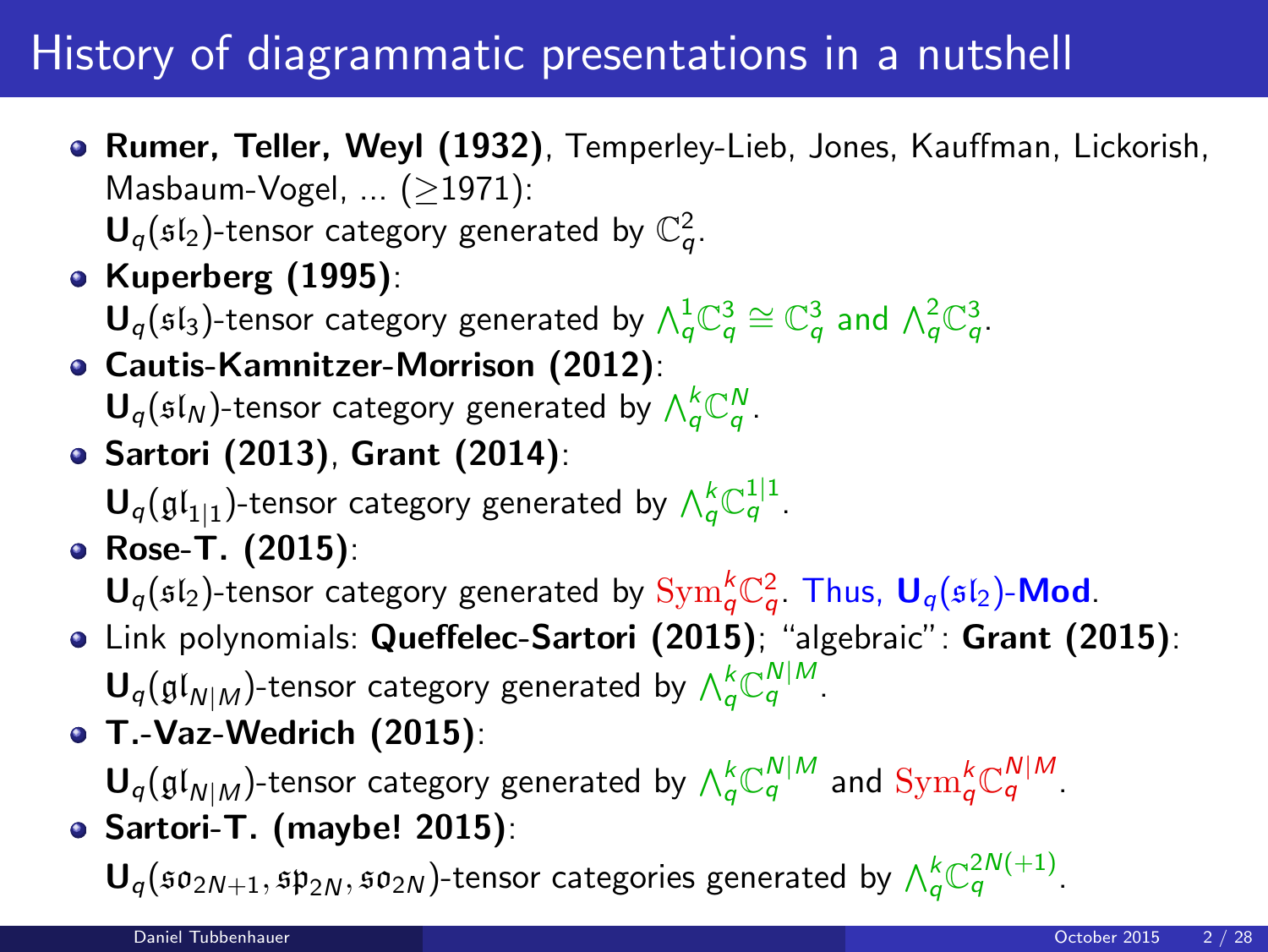#### 1 [Some of the first diagrammatic algebras](#page-3-0)

- [Classical Schur-Weyl duality](#page-3-0)
- [Graphical calculus via Temperley-Lieb diagrams](#page-7-0)
- **•** [The diagrammatic presentation machine](#page-10-0)

#### [The whole story for](#page-12-0)  $s1$

- $\bullet$  [Symmetric](#page-12-0)  $$I_2$ -webs
- [Proof? Symmetric Howe duality!](#page-15-0)
- **•** [Some cousins](#page-19-0)

#### <sup>3</sup> [Applications](#page-21-0)

- **•** Link invariants à la Reshetikhin-Turaev
- [Colored Jones and HOMFLY-PT polynomials](#page-22-0)

Promise: no more  $q$ 's till the very end. But you can insert them everywhere.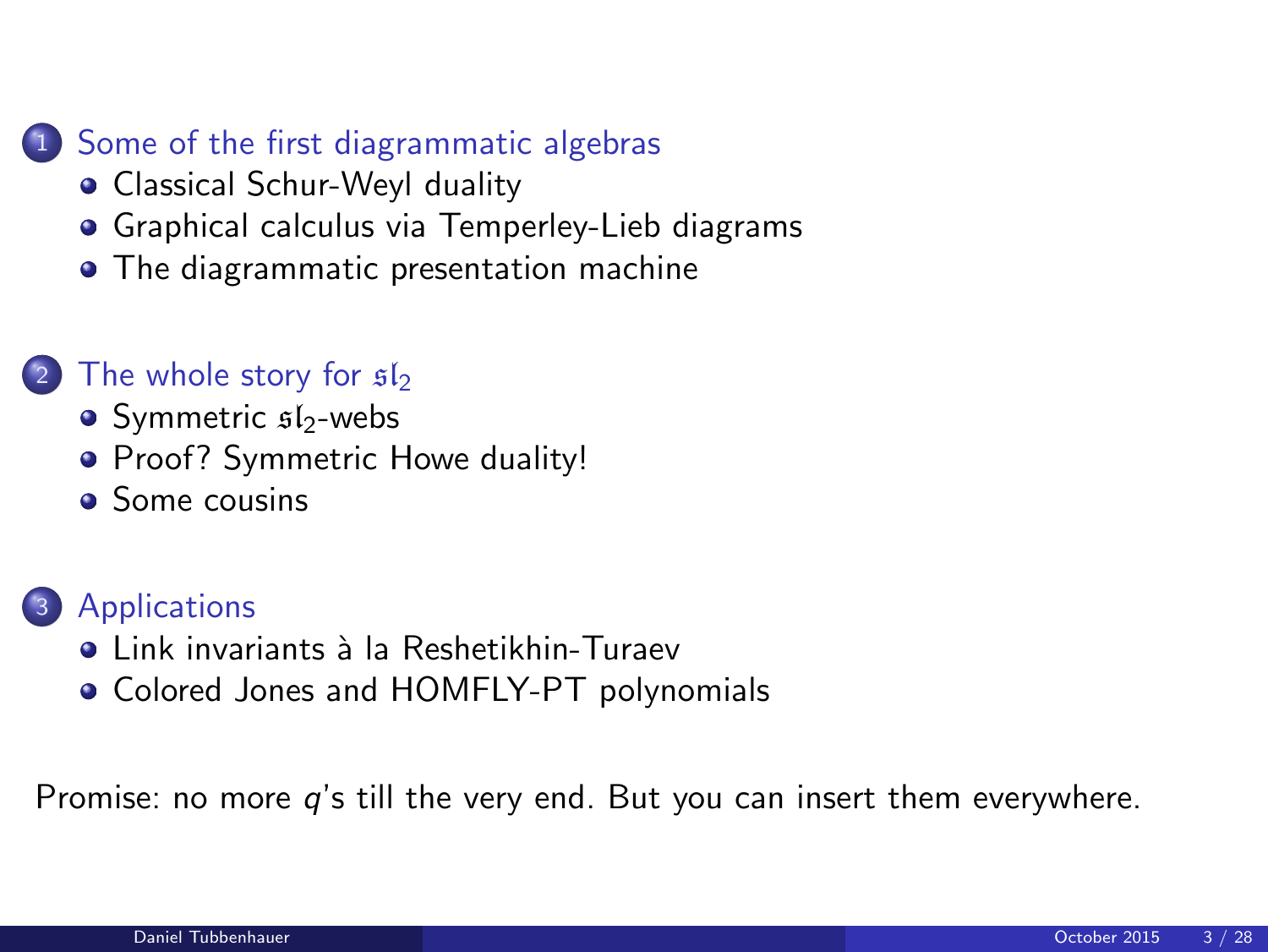The symmetric group  $S_m$  in m letters is:

 $S_m$  is the the group of automorphisms of the set  $\{1, \ldots, m\}$ ,

$$
S_m = \langle \sigma_1, \ldots, \sigma_{m-1} \mid R \rangle, R = \begin{cases} \sigma_i^2 = 1, & i = 1, \ldots, m-1 \\ \sigma_i \sigma_j \sigma_i = \sigma_j \sigma_i \sigma_j, & |i - j| = 1. \\ \sigma_i \sigma_j = \sigma_j \sigma_i, & |i - j| > 1. \end{cases}
$$

The first description is given "by nature" and explains why  $S_m$  is interesting. The second is a theorem and a "working horse".

Given a Lie algebra g, we can ask the same:

 $\mathfrak{g}\text{-}\mathsf{Mod}\to$  category of finite-dimensional  $\mathsf{U}(\mathfrak{g})$ -modules,

<span id="page-3-0"></span> $g-Mod = \langle ? | ? ? \rangle$ .

The first description is given "by nature" and explains why  $g$ -**Mod** is interesting. So, we want the second as well!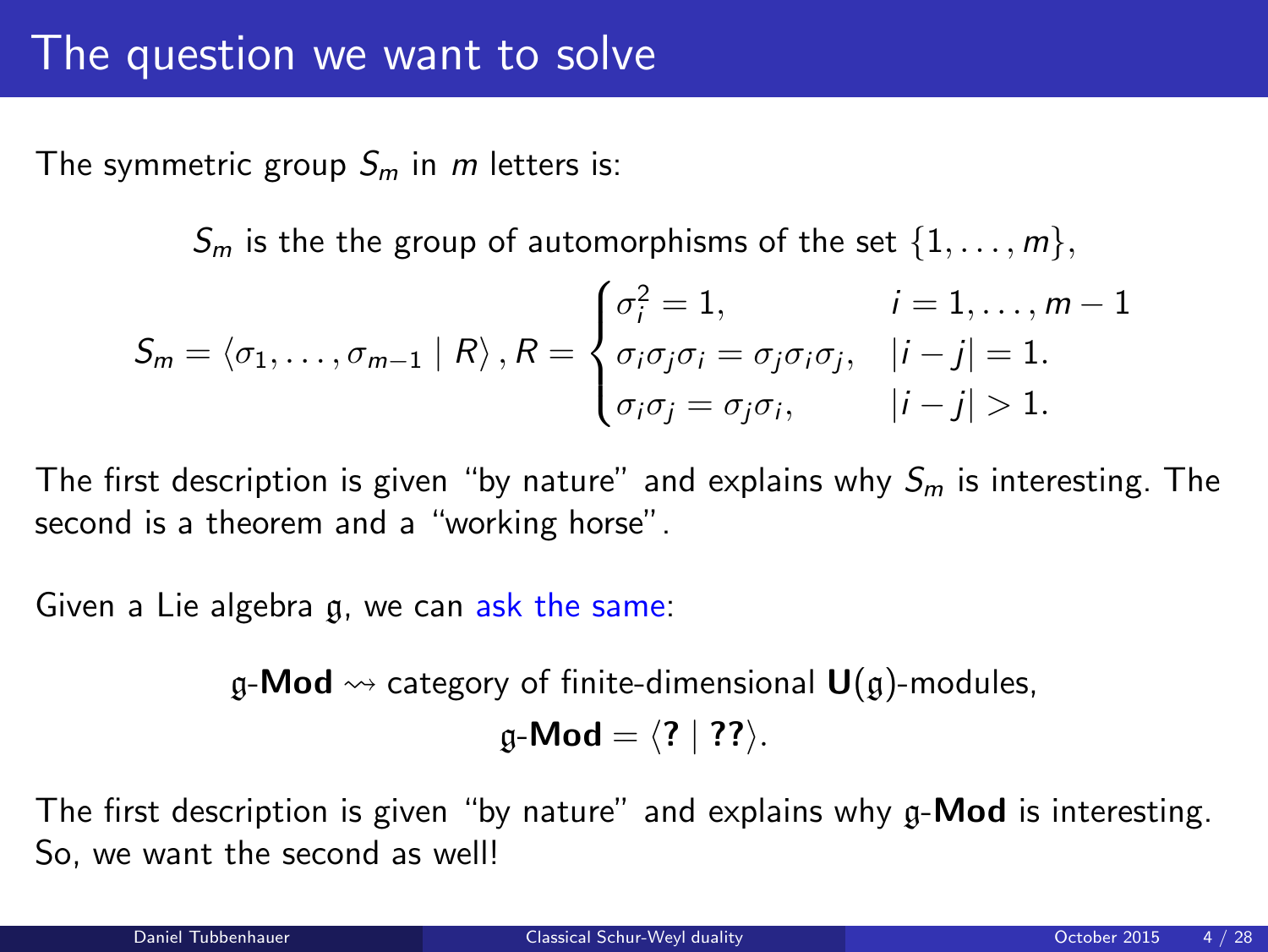The symmetric group  $S_m$  can be described as:

$$
S_m = \left\langle | \cdot | \cdot | \times | \cdot | \cdot | \cdot | \right\rangle \left\langle \right\rangle = 1, \cdot \left\langle \right\rangle \left\langle \right\rangle = \left\langle \right\rangle \left\langle \right\rangle, \cdot \left\langle \right\rangle \left\langle \right\rangle = \left\langle \right\rangle \left\langle \cdot \right\rangle \left\langle \right\rangle
$$

Similarly for  $\mathbb{C}[S_m]$ .

Let  $\mathbb{C}^n$  with basis  $v_1,\ldots,v_n.$  Then  $\mathbb{C}[S_m]$  acts on  $(\mathbb{C}^n)^{\otimes m}$  by permuting entries:

$$
\bigvee_{V_{j_1}} V_{j_{i-1}} \bigvee_{V_{j_{i-1}}} V_{j_{i+1}} V_{j_i} V_{j_{i+2}} V_{j_m} \cdot \bigotimes_{V_{j_1}} V_{j_{i+2}} V_{j_m} : (\mathbb{C}^n)^{\otimes m} \to (\mathbb{C}^n)^{\otimes m}.
$$

This is a well-defined action (check relations!).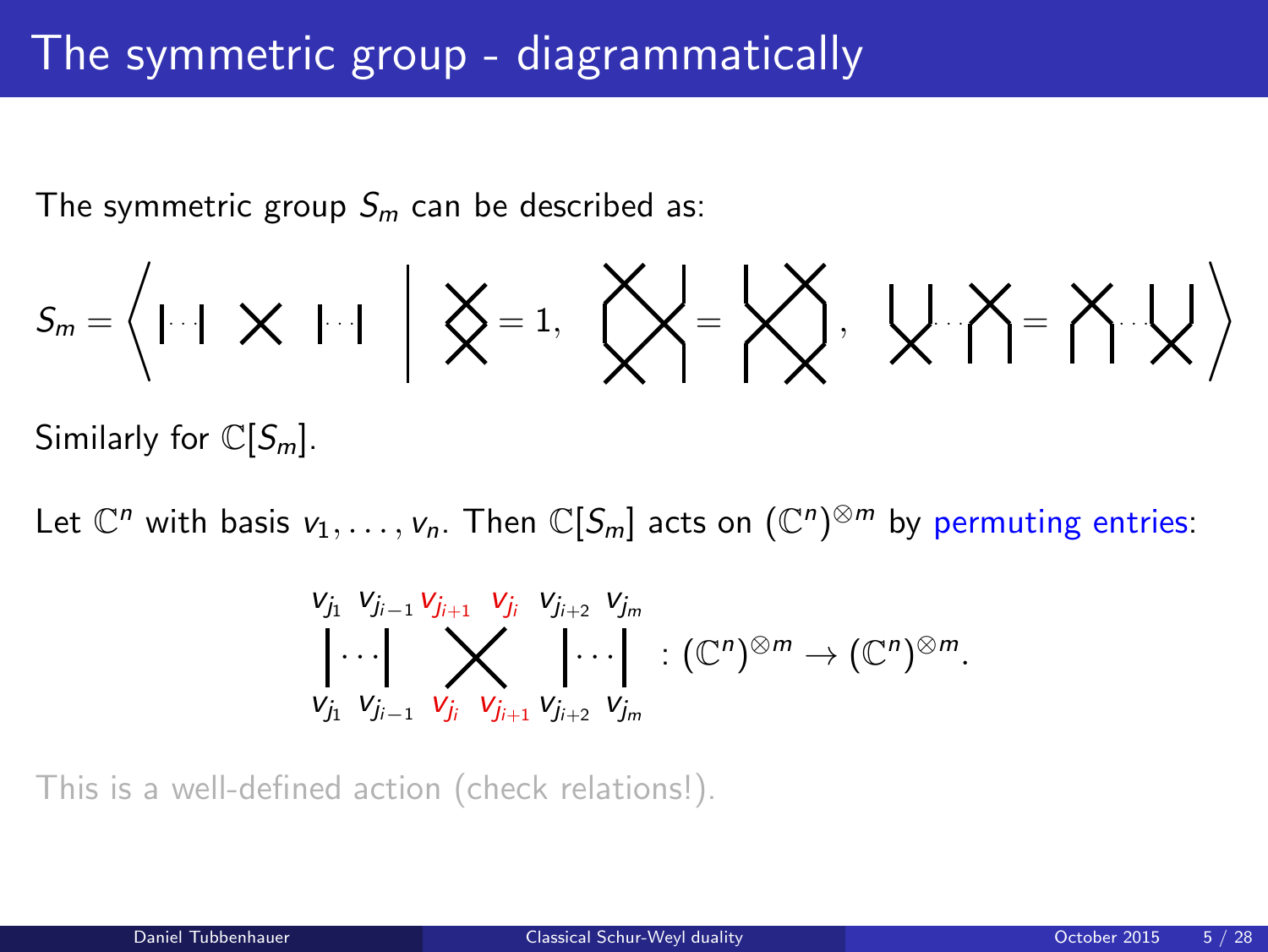# The algebra  $\mathbf{U}(\mathfrak{gl}_n)$

Let  $\mathbf{U}(\mathfrak{gl}_n)$  be the universal enveloping algebra of the Lie algebra  $\mathfrak{gl}_n$ .  $\mathbf{U}(\mathfrak{gl}_n)$  is given via generators and relations:

 ${\bf U}(\mathfrak{gl}_n)=\langle E_i, F_i, H_j\mid i=1,\ldots, n-1; \ j=1,\ldots, n\rangle$  /some relations,

(the relations are lifts of the relations among the matrices of  $\mathfrak{gl}_n$ ).

#### Example

Recall that  $\mathfrak{gl}_2$  is generated by

$$
\mathcal{E} = \begin{pmatrix} 0 & 1 \\ 0 & 0 \end{pmatrix}, \qquad \mathcal{F} = \begin{pmatrix} 0 & 0 \\ 1 & 0 \end{pmatrix}, \qquad \mathcal{H}_1 = \begin{pmatrix} 1 & 0 \\ 0 & 0 \end{pmatrix}, \qquad \mathcal{H}_2 = \begin{pmatrix} 0 & 0 \\ 0 & 1 \end{pmatrix}.
$$

The C-algebra  $\mathbf{U}(\mathfrak{gl}_2)$  consists of words in the symbols  $E, F, H_1, H_2$  modulo

$$
EF - FE = H_1 - H_2
$$

(plus a few other relations).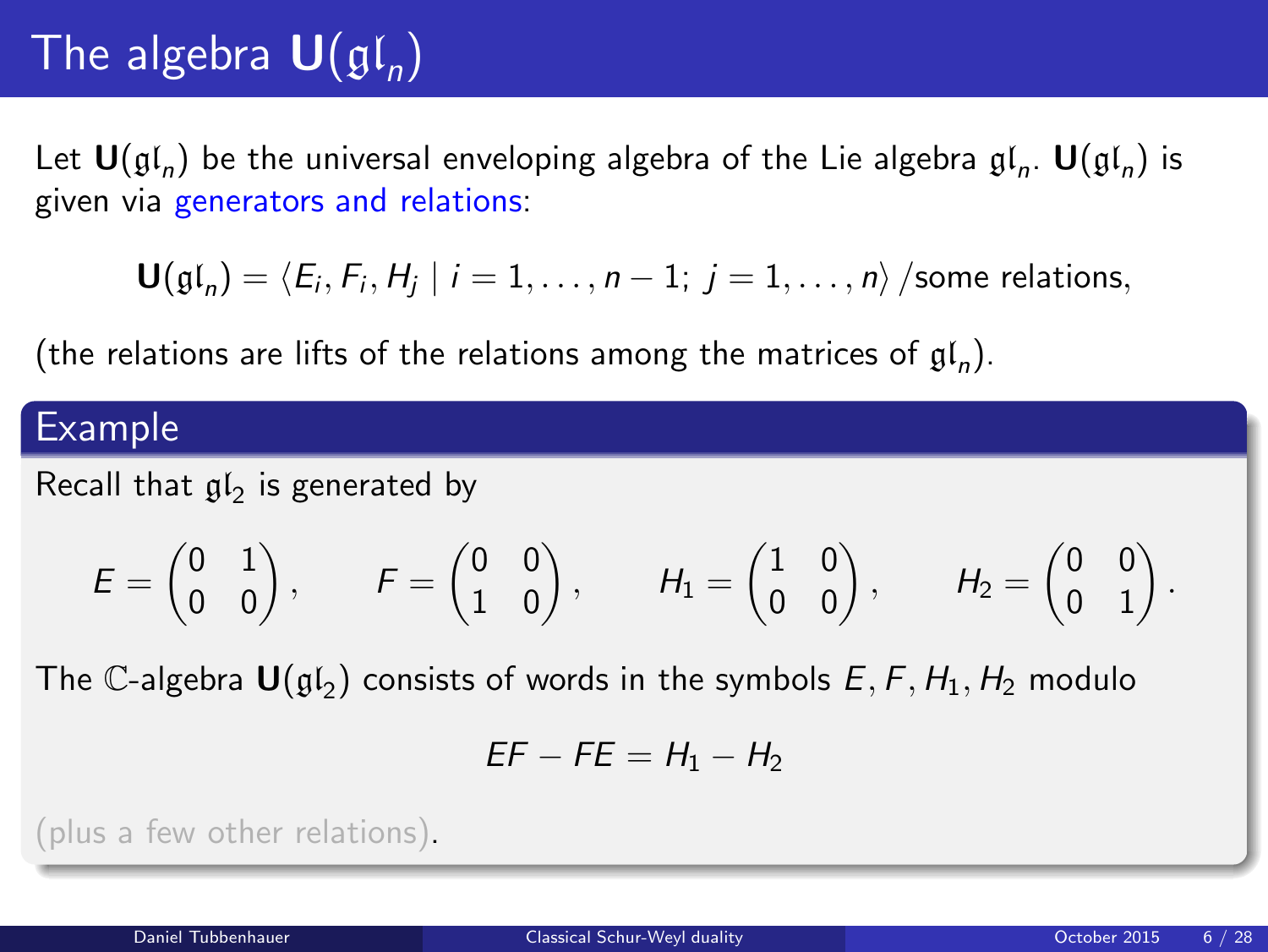# $\mathbb{C}[S_m]$  is "dual" to  $\mathsf{U}(\mathfrak{gl}_n)$

Since  $\mathsf{U}(\mathfrak{gl}_n)$  acts "as matrices" on  $\mathbb{C}^n$ , we can extend it to  $(\mathbb{C}^n)^{\otimes m}$  via

 $\Delta(E_i)=1\otimes E_i+E_i\otimes 1,\quad \Delta(F_i)=1\otimes F_i+F_i\otimes 1,\quad \Delta(H_i)=H_i\otimes H_i.$ 

#### Theorem (Schur 1901)

The actions of  $\mathbb{C}[S_m]$  and  $\mathsf{U}(\mathfrak{gl}_n)$  on  $(\mathbb{C}^n)^{\otimes m}$  commute and they generate each other commutant. In particular, they induce an algebra homomorphism

$$
\Phi_{\rm SW}^m: \mathbb{C}[S_m] \twoheadrightarrow \text{End}_{\mathbf{U}(\mathfrak{gl}_n)}((\mathbb{C}^n)^{\otimes m}),
$$
  

$$
\Phi_{\rm SW}^m: \mathbb{C}[S_m] \xrightarrow{\cong} \text{End}_{\mathbf{U}(\mathfrak{gl}_n)}((\mathbb{C}^n)^{\otimes m}), \text{ if } n \ge m,
$$

(and of course a "dual version" which we do not need).

In words: Schur almost gave a diagrammatic generators and relations description of the full subcategory  $\mathfrak{gl}_2\text{-}\mathsf{Mod}_e$  of  $\mathfrak{gl}_n\text{-}\mathsf{Mod}$  tensor generated by the vector representation  $\mathbb{C}^n$  of  $\mathsf{U}(\mathfrak{gl}_n)$ .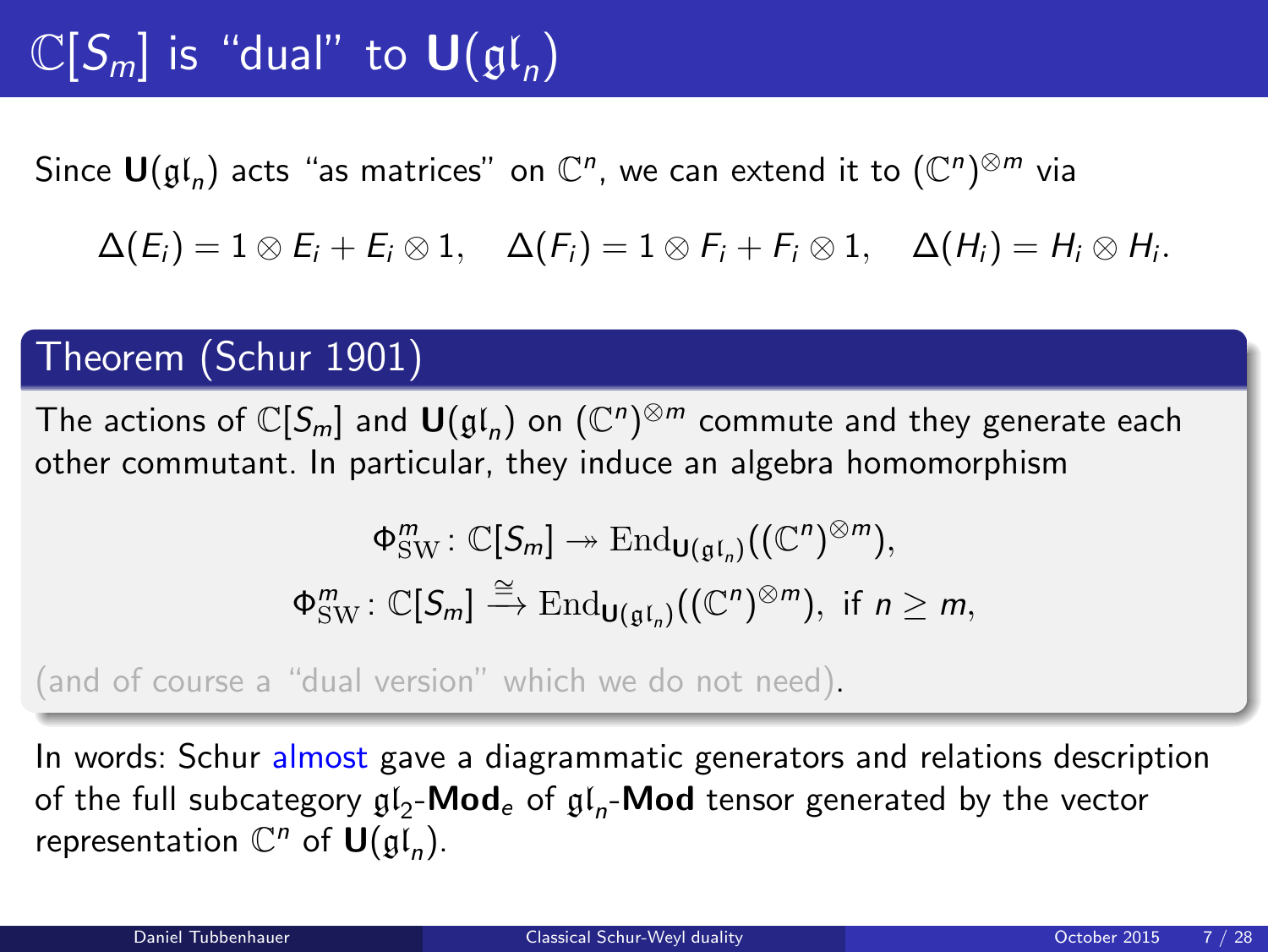### Definition(Rumer-Teller-Weyl 1932)

The 2-web space  $\text{Hom}_{2\text{Web}}(b, t)$  is the free C-vector space generated by non-intersecting arc diagrams with  $b, t$  bottom/top boundary points modulo:

<span id="page-7-0"></span>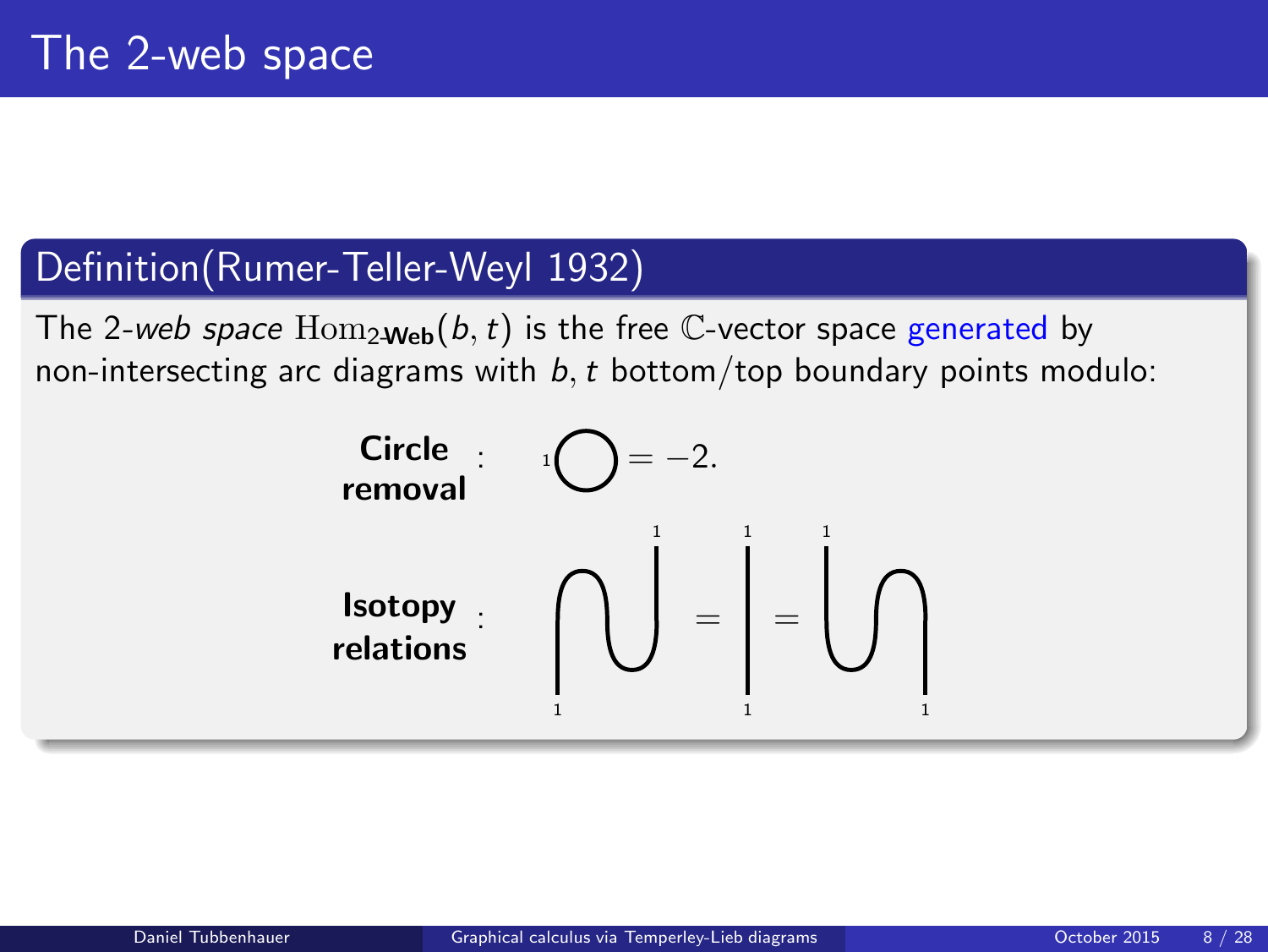# The 2-web category

### Definition(Kuperberg 1995)

The 2-web category 2-Web is the (braided) monoidal, C-linear category with:

- Objects are vectors  $\vec{k} = (1, \ldots, 1)$  and morphisms are  $\text{Hom}_{2\text{-Web}}(\vec{k}, \vec{l}).$
- Composition ○:

$$
\left\{\bigcap_{i=1}^{n} \circ \bigcup_{i=1}^{n} \alpha_{i} \right\} = \left\{\bigcup_{i=1}^{n} \circ \bigcap_{i=1}^{n} \alpha_{i} \right\} = \left\{\bigcup_{i=1}^{n} \alpha_{i} \right\}
$$

● Tensoring ⊗

1 1 1

1 1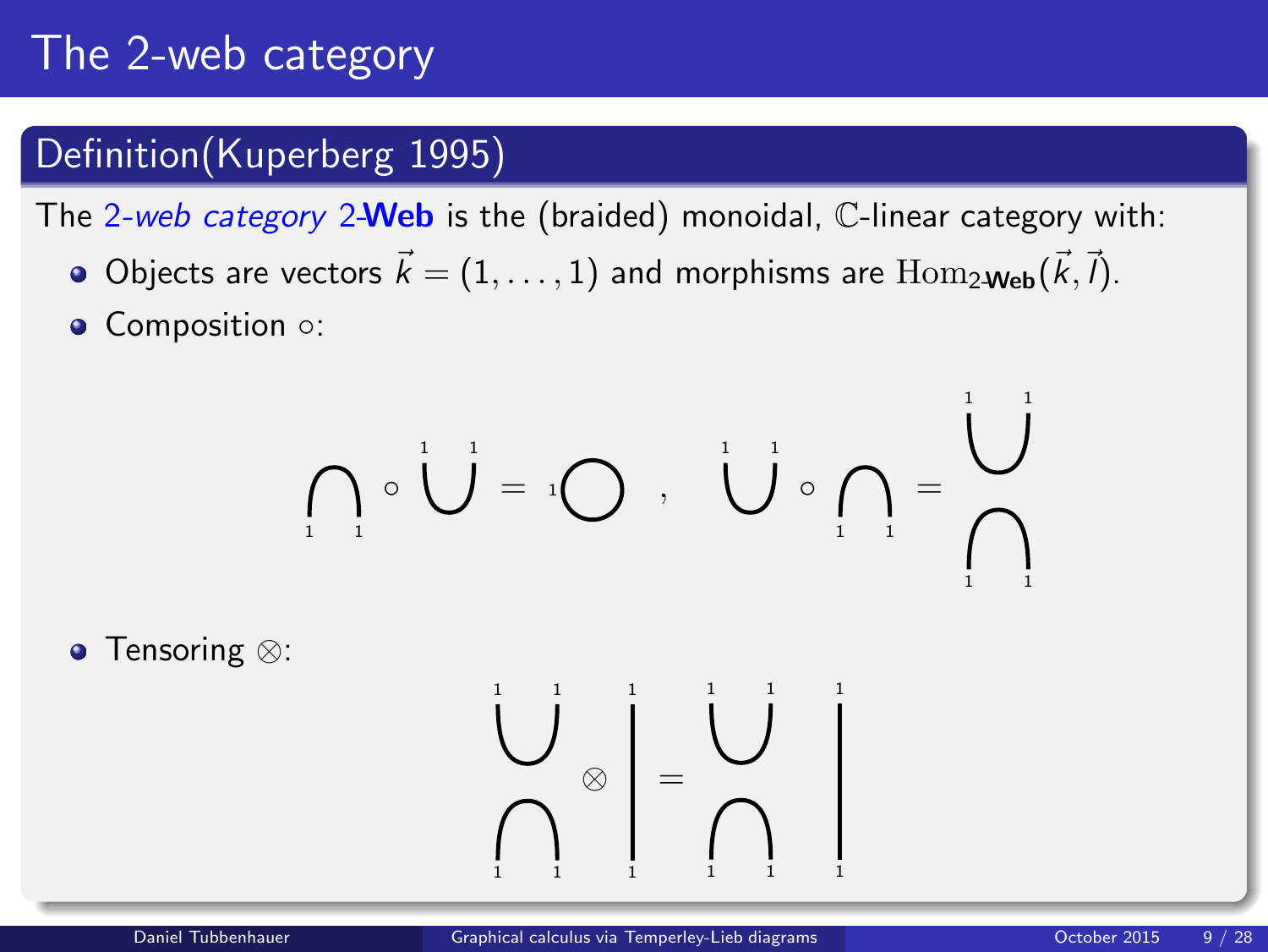## Diagrams for intertwiners

Observe that there are (up to scalars) unique  $U(sI_2)$ -intertwiners

$$
\mathrm{cap}\colon \mathbb{C}^2\otimes \mathbb{C}^2\twoheadrightarrow \mathbb{C},\quad \mathrm{cup}\colon \mathbb{C}\hookrightarrow \mathbb{C}^2\otimes \mathbb{C}^2,
$$

projecting  $\mathbb{C}^2\otimes\mathbb{C}^2$  onto  $\mathbb C$  respectively embedding  $\mathbb C$  into  $\mathbb{C}^2\otimes\mathbb{C}^2.$ 

Let  $sI_2$ -Mod<sub>e</sub> be the (braided) monoidal,  $\mathbb{C}$ -linear category whose objects are tensor generated by  $\mathbb{C}^2.$  Define a functor Γ: 2-Web  $\rightarrow$   $\mathfrak{sl}_2\text{-}\mathsf{Mod}_e$ :

$$
\vec{k} = (1, \ldots, 1) \mapsto \mathbb{C}^2 \otimes \cdots \otimes \mathbb{C}^2,
$$
  

$$
\bigcap_{i=1}^n \mapsto \text{cap} \quad , \quad \bigcup_{i=1}^n \mapsto \text{cup}
$$

### Theorem(Folklore, Rumer-Teller-Weyl 1932)

Γ: 2-Web<sup>⊕</sup>  $\rightarrow$   $\mathfrak{sl}_2$ -Mod<sub>e</sub> is an equivalence of (braided) monoidal categories.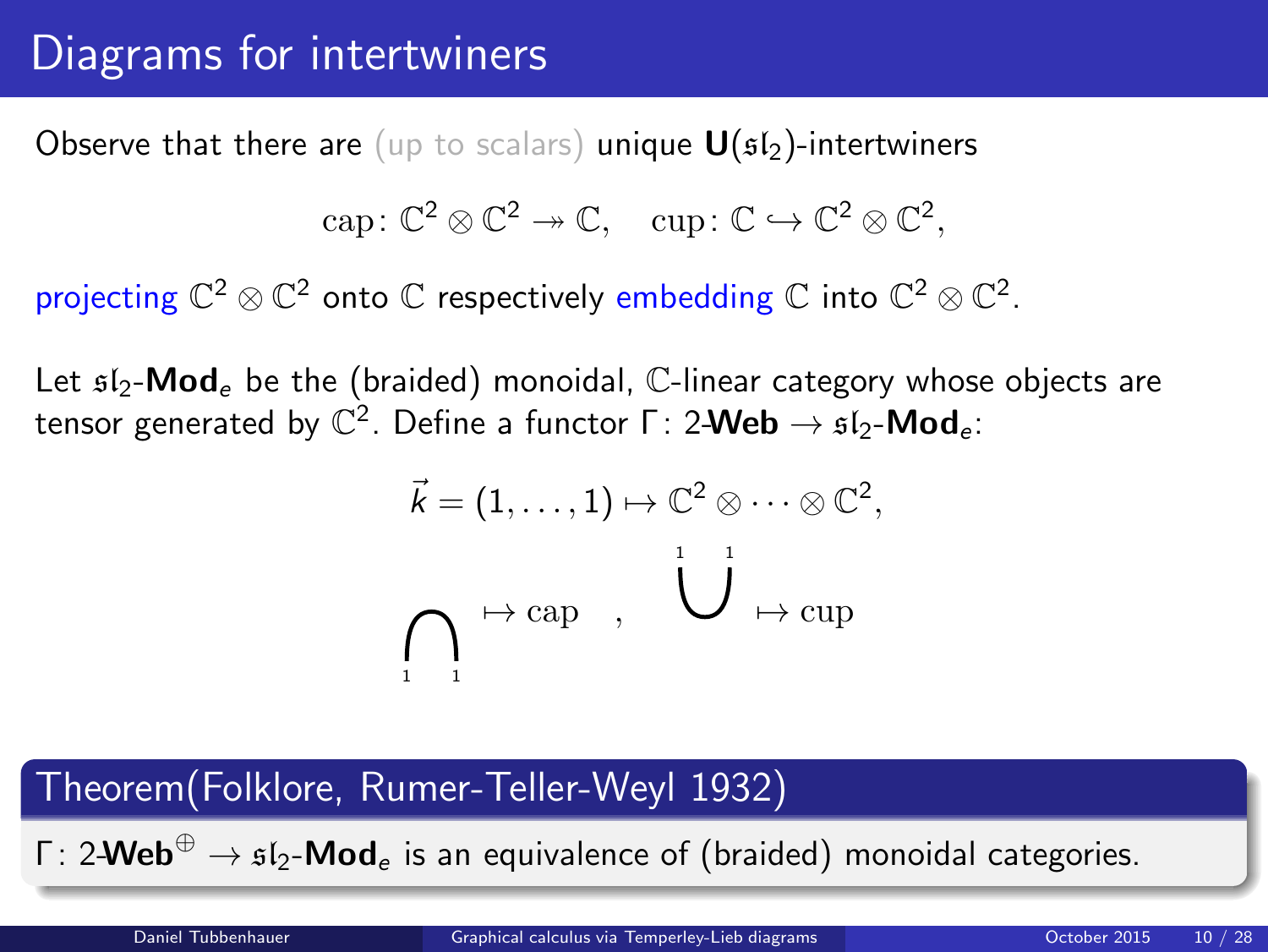## The diagrammatic presentation machine

Consider  $\mathbb{C}[S_m]$  as a  $\mathbb{C}$ -linear category. By Schur-Weyl duality there is a full functor  $\Phi_{\rm SW}^m \colon \mathbb{C}[S_m] \to \mathfrak{gl}_2\text{-}\mathsf{Mod}_e$ .

#### Theorem

Define 2-Web such there is a commutative diagram



with

$$
\Upsilon^{S_m}\left(\bigtimes\right)\mapsto\left.\begin{matrix} &\ \\ & \end{matrix}\right\vert\quad \left\vert+\begin{matrix} \displaystyle\bigcup\ \\ \displaystyle\bigcap\end{matrix}\right.
$$

 $\Upsilon^{S_m} \rightsquigarrow$  circle relation, isotopy relations,

<span id="page-10-0"></span> $\ker(\Phi_{\rm SW}^m) \rightsquigarrow$  isotopy relations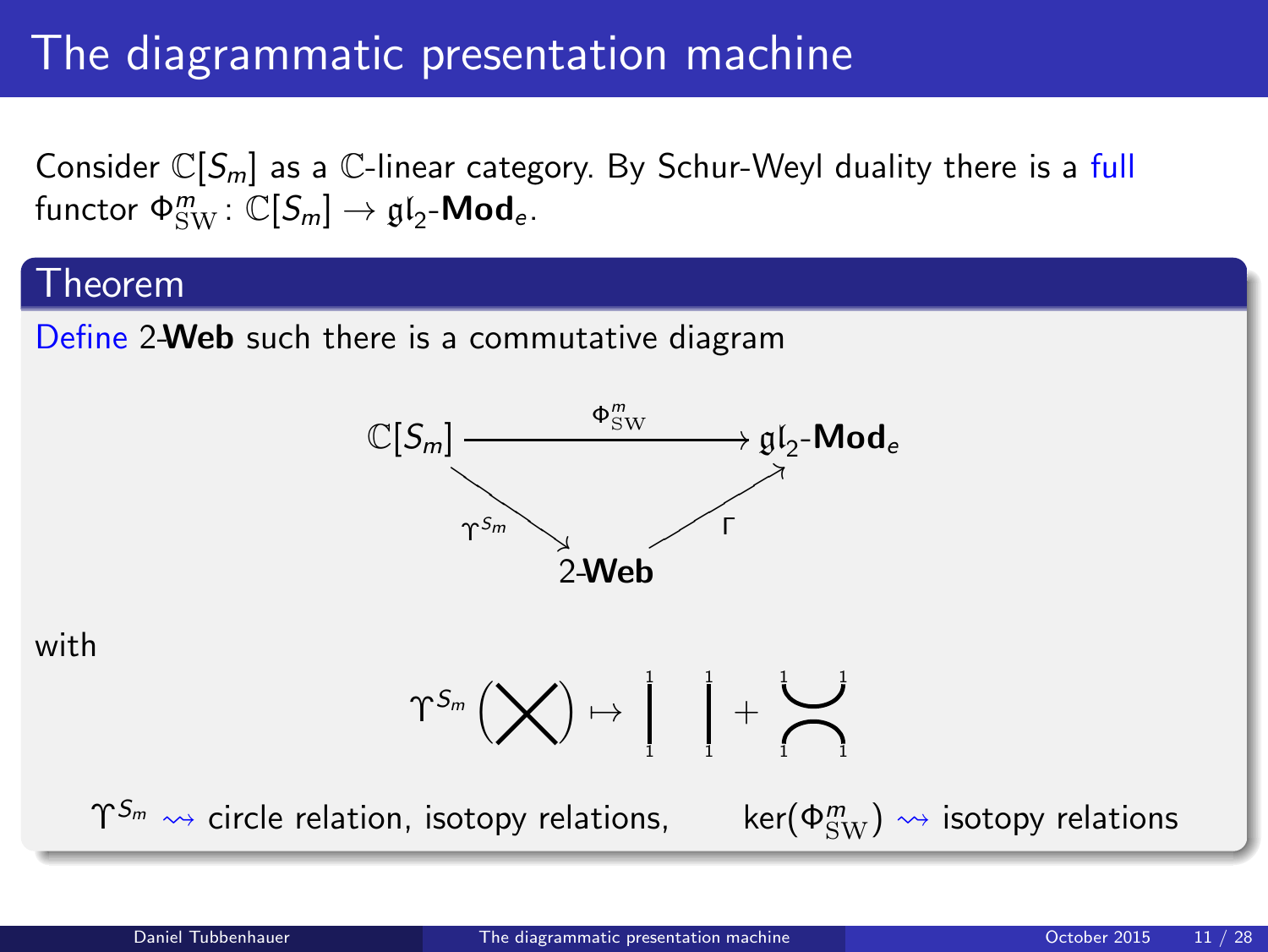# From  $\mathfrak{gl}_2$  to  $\mathfrak{sl}_2$

Restricting from  $\mathfrak{gl}_2$  to  $\mathfrak{sl}_2$  could increase the number of intertwiners:

$$
\textup{\textbf{U}}(\mathfrak{sl}_2)\subset \textup{\textbf{U}}(\mathfrak{gl}_2)\quad \Rightarrow\quad \mathrm{Hom}_{\textup{\textbf{U}}(\mathfrak{sl}_2)}(M,M')\supset \mathrm{Hom}_{\textup{\textbf{U}}(\mathfrak{gl}_2)}(M,M').
$$

Note that  $\mathbb{C}^2$  is self-dual as a  $\textsf{U}(\mathfrak{sl}_2)$ -module, but not as a  $\textsf{U}(\mathfrak{gl}_2)$ -module. We obtain extra diagrams:

$$
\bigcap_{i=1}^n:\mathbb{C}^2\otimes\mathbb{C}^2\to\mathbb{C},\qquad \bigcup_{i=1}^n:\mathbb{C}\to\mathbb{C}^2\otimes\mathbb{C}^2.
$$

These satisfy the isotopy relations and "fill up the missing" hom-spaces:

$$
\mathrm{Hom}_{\textbf{U}(\mathfrak{gl}_2)}(\mathbb{C}^2\otimes \mathbb{C}^2,\mathbb{C})=0,\ \, \text{but}\ \, \mathrm{Hom}_{\textbf{U}(\mathfrak{sl}_2)}(\mathbb{C}^2\otimes \mathbb{C}^2,\mathbb{C})=\Bigg\langle\,\bigcap_{1\quad,1}\,\Bigg\rangle\,,\quad \text{etc.}
$$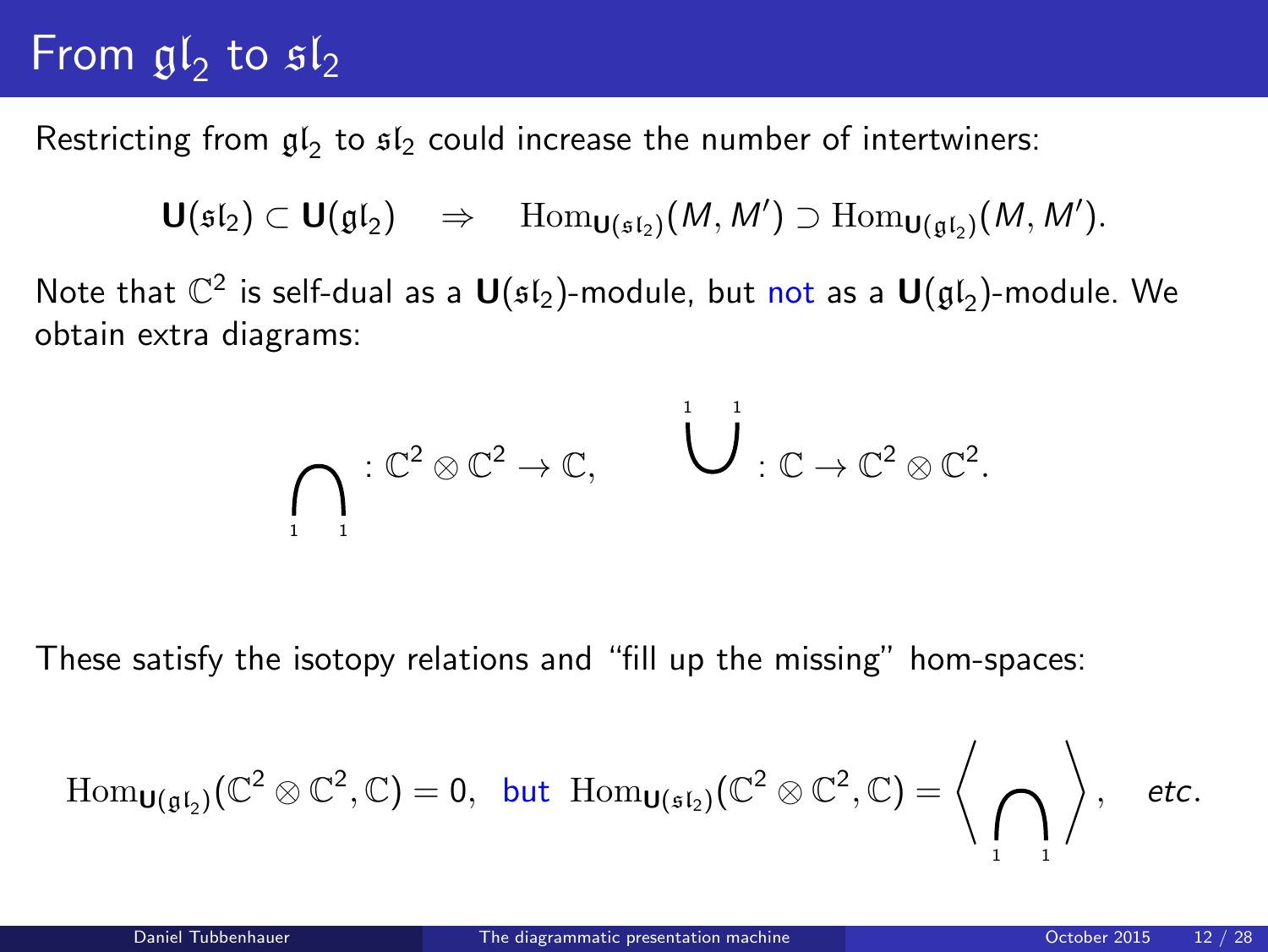### The symmetric story

A red  $sI_2$ -web is a labeled trivalent graph locally generated by

$$
\mathrm{cap}_k = \bigcap_{k \quad k} \qquad , \quad \mathrm{cup}^k = \bigcup_{k \quad \text{on} \quad k+l} \qquad , \quad \mathrm{m}_{k,l}^{k+l} = \bigwedge_{k \quad \text{on} \quad k \atop k \text{ odd}}^{k+l} \qquad , \quad \mathrm{s}_{k+l}^{k,l} = \bigvee_{k \quad \text{on} \quad k+l}^{k}
$$

Here  $k, l, k+l \in \{0, 1, \dots\}$ .

#### Example

<span id="page-12-0"></span>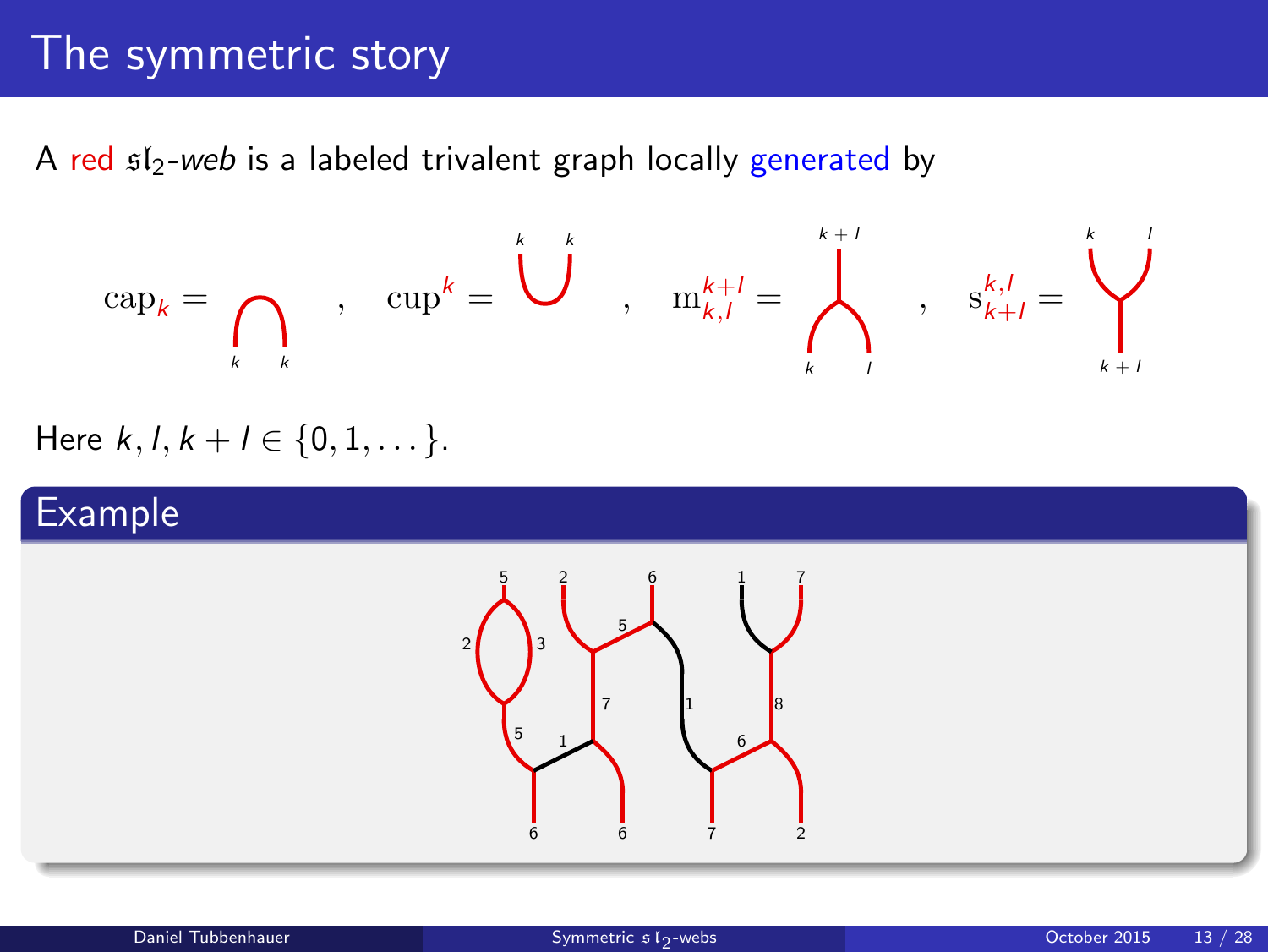## Let us form a category again

Define the (braided) monoidal,  $\mathbb{C}$ -linear category 2-Web<sub>r</sub> by using:

#### Definition

The red 2-web space  $\mathrm{Hom}_{2\textbf{-Web}_r}(\vec{k},\vec{l})$  is the free  $\mathbb C$ -vector space generated by red 2-webs modulo the circle removal, isotopies and:

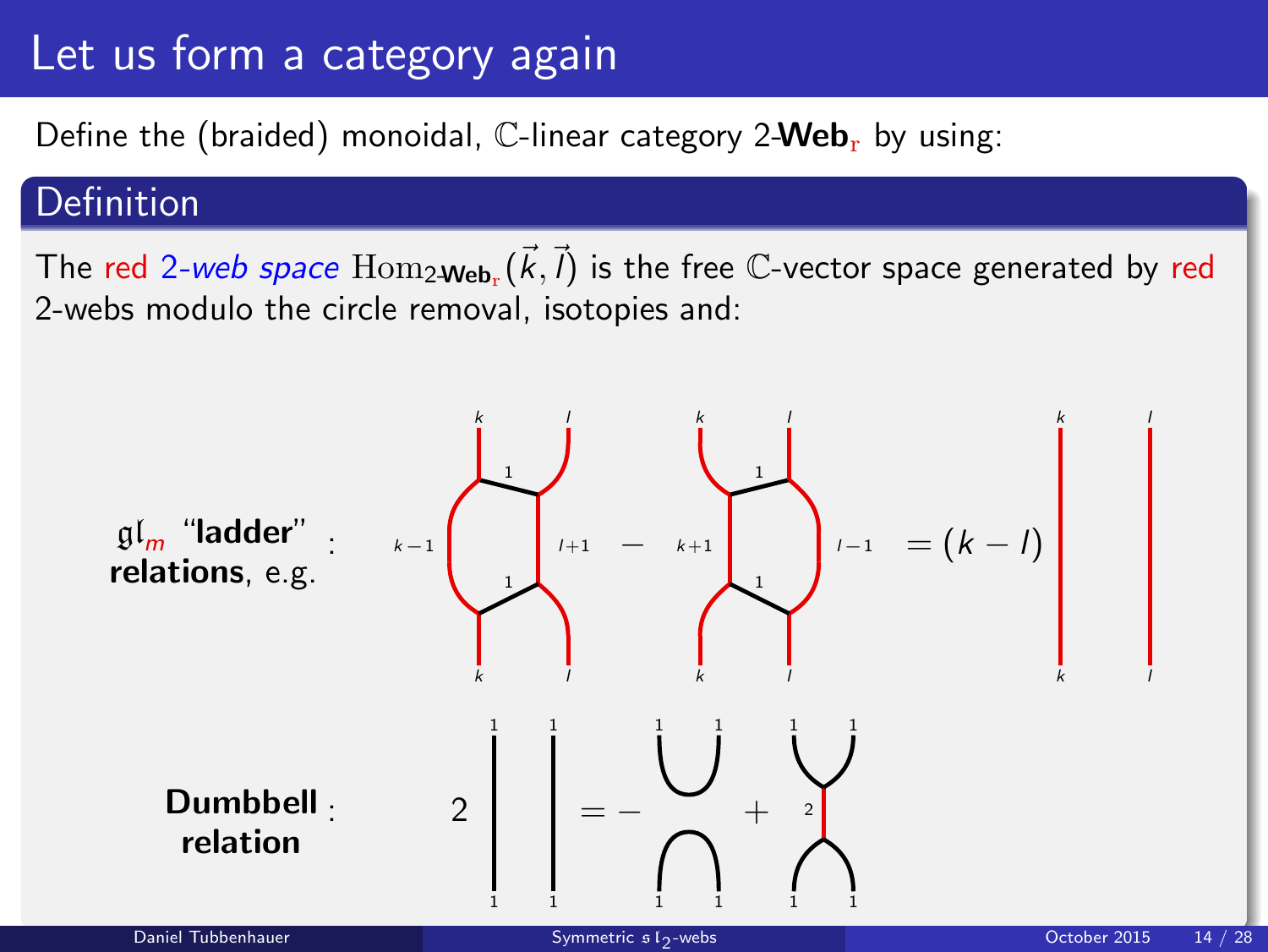# Diagrams for intertwiners

Observe that there are (up to scalars) unique  $U(s_1)$ -intertwiners

 $\text{cap}_k: \text{Sym}^k \mathbb{C}^2 \otimes \text{Sym}^k \mathbb{C}^2 \to \mathbb{C}, \quad \text{cup}^k: \mathbb{C} \hookrightarrow \text{Sym}^k \mathbb{C}^2 \otimes \text{Sym}^k \mathbb{C}^2,$  $m_{k,l}^{k+l}$ : Sym<sup>k</sup>C<sup>2</sup>  $\otimes$  Sym<sup> $'C^2 \rightarrow$ </sup> Sym<sup>k+*l*</sup>C<sup>2</sup>, s<sub>k+*l*</sub>: Sym<sup>k+*l*</sup>C<sup>2</sup>  $\hookrightarrow$  Sym<sup>k</sup>C<sup>2</sup>  $\otimes$  Sym<sup>*l*</sup>C<sup>2</sup> given by projection and inclusion.

Let  $512$ -**Mod**, be the (braided) monoidal, C-linear category whose objects are tensor generated by  $\mathrm{Sym}^k\mathbb{C}^2.$  Define a functor  $\mathsf{\Gamma}\colon 2\text{-}\mathsf{Web}_\mathrm{r}\to \mathfrak{sl}_2\text{-}\mathsf{Mod}_s.$ 

$$
\vec{k} = (k_1, \ldots, k_m) \mapsto \operatorname{Sym}^{k_1} \mathbb{C}^2 \otimes \cdots \otimes \operatorname{Sym}^{k_m} \mathbb{C}^2,
$$
\n
$$
\longmapsto \operatorname{cap}_k \qquad \qquad \downarrow \qquad \qquad \downarrow \qquad \downarrow \qquad \downarrow \qquad \downarrow \qquad \downarrow \qquad \downarrow \qquad \downarrow \qquad \downarrow \qquad \downarrow \qquad \downarrow \qquad \downarrow \qquad \downarrow \qquad \downarrow \qquad \downarrow \qquad \downarrow \qquad \downarrow \qquad \downarrow \qquad \downarrow \qquad \downarrow \qquad \downarrow \qquad \downarrow \qquad \downarrow \qquad \downarrow \qquad \downarrow \qquad \downarrow \qquad \downarrow \qquad \downarrow \qquad \downarrow \qquad \downarrow \qquad \downarrow \qquad \downarrow \qquad \downarrow \qquad \downarrow \qquad \downarrow \qquad \downarrow \qquad \downarrow \qquad \downarrow \qquad \downarrow \qquad \downarrow \qquad \downarrow \qquad \downarrow \qquad \downarrow \qquad \downarrow \qquad \downarrow \qquad \downarrow \qquad \downarrow \qquad \downarrow \qquad \downarrow \qquad \downarrow \qquad \downarrow \qquad \downarrow \qquad \downarrow \qquad \downarrow \qquad \downarrow \qquad \downarrow \qquad \downarrow \qquad \downarrow \qquad \downarrow \qquad \downarrow \qquad \downarrow \qquad \downarrow \qquad \downarrow \qquad \downarrow \qquad \downarrow \qquad \downarrow \qquad \downarrow \qquad \downarrow \qquad \downarrow \qquad \downarrow \qquad \downarrow \qquad \downarrow \qquad \downarrow \qquad \downarrow \qquad \downarrow \qquad \downarrow \qquad \downarrow \qquad \downarrow \qquad \downarrow \qquad \downarrow \qquad \downarrow \qquad \downarrow \qquad \downarrow \qquad \downarrow \qquad \downarrow \qquad \downarrow \qquad \downarrow \qquad \downarrow \qquad \downarrow \qquad \downarrow \qquad \downarrow \qquad \downarrow \qquad \downarrow \qquad \downarrow \qquad \downarrow \qquad \downarrow \qquad \downarrow \qquad \downarrow \qquad \downarrow \qquad \downarrow \qquad \downarrow \qquad \downarrow \qquad \downarrow \qquad \downarrow \qquad \downarrow \qquad \downarrow \qquad \downarrow \qquad \downarrow \qquad \downarrow \qquad \downarrow \qquad \downarrow \q
$$

#### Theorem

Γ: 2- $\mathsf{Web}^{\oplus}_{\rm r} \to \mathfrak{sl}_2\text{-}\mathsf{Mod}_{\mathfrak{s}}$  is an equivalence of (braided) monoidal categories.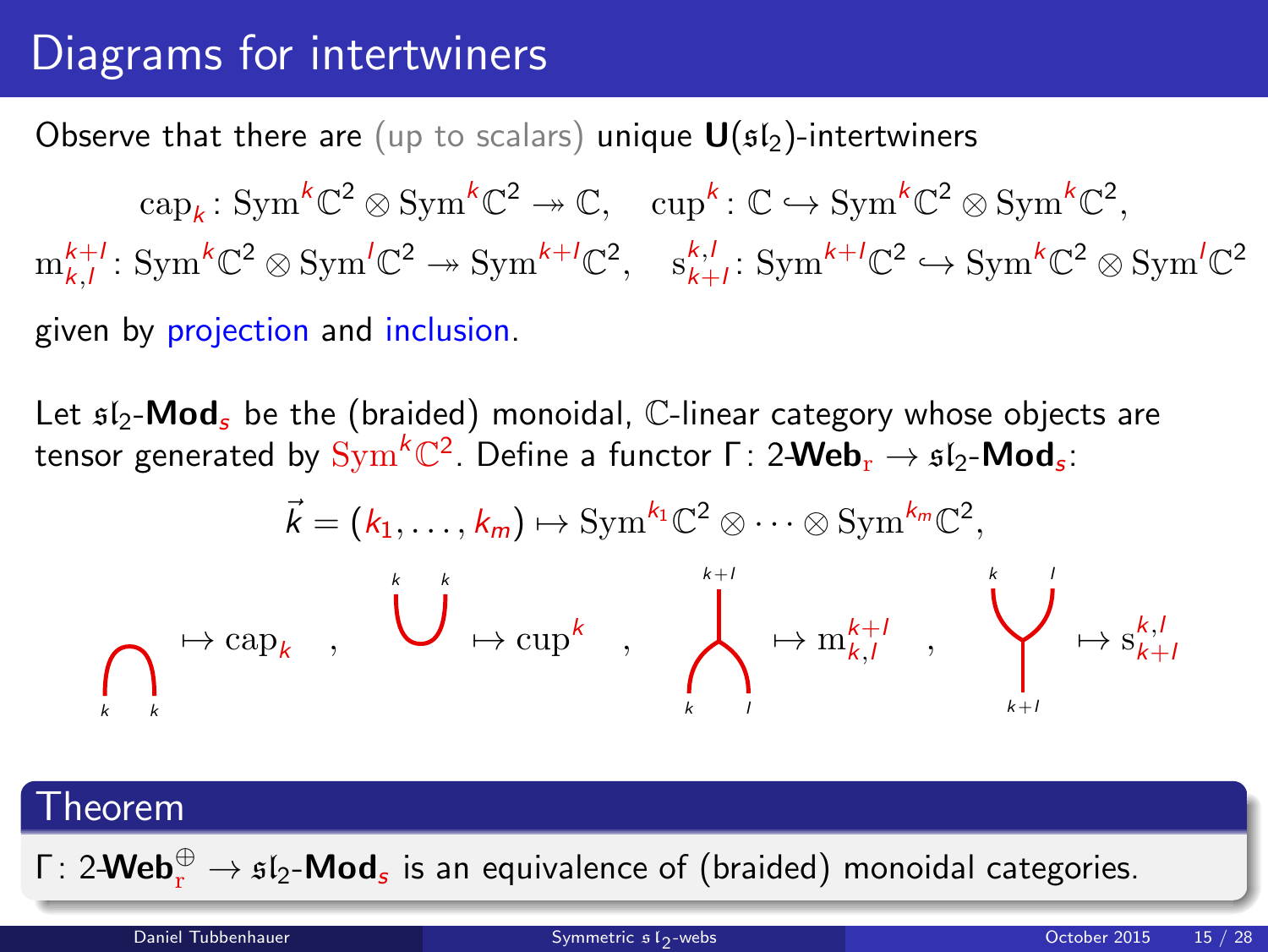### "Howe" to prove this?

Howe: the commuting actions of  $\mathbf{U}(\mathfrak{gl}_m)$  and  $\mathbf{U}(\mathfrak{gl}_N)$  on

$$
\operatorname{Sym}^K(\mathbb{C}^m \otimes \mathbb{C}^N) \cong \bigoplus_{k_1 + \dots + k_m = K} (\operatorname{Sym}^{k_1} \mathbb{C}^N \otimes \dots \otimes \operatorname{Sym}^{k_m} \mathbb{C}^N)
$$

introduce an  $\bm{\mathsf{U}}(\mathfrak{gl}_m)$ -action  $f$  on the right term with  $\vec{k}$ -weight space  $\mathrm{Sym}^{\vec{k}}\mathbb{C}^N.$ 

In particular, there is a functorial action

$$
\Phi_{\rm sym}^m\colon \dot{\textbf U}(\mathfrak{gl}_m)\to \mathfrak{gl}_N\textbf{-Mod}_s,\\ \vec k\mapsto {\rm Sym}^{\vec k}\mathbb{C}^N,\quad X\in 1_{\vec l}\textbf U(\mathfrak{gl}_m)1_{\vec k}\mapsto f(X)\in {\rm Hom}_{\mathfrak{gl}_N\textbf{-Mod}_s}({\rm Sym}^{\vec k}\mathbb{C}^N,{\rm Sym}^{\vec l}\mathbb{C}^N).
$$

Howe:  $\Phi_{\text{sym}}^m$  is full. Or in words:

<span id="page-15-0"></span>relations in  $\dot{\textbf U}(\mathfrak{gl}_m)+$  kernel of  $\Phi_{\text{sym}}^m \leadsto$  relations in  $\mathfrak{gl}_N\text{-}\textbf{Mod}_s.$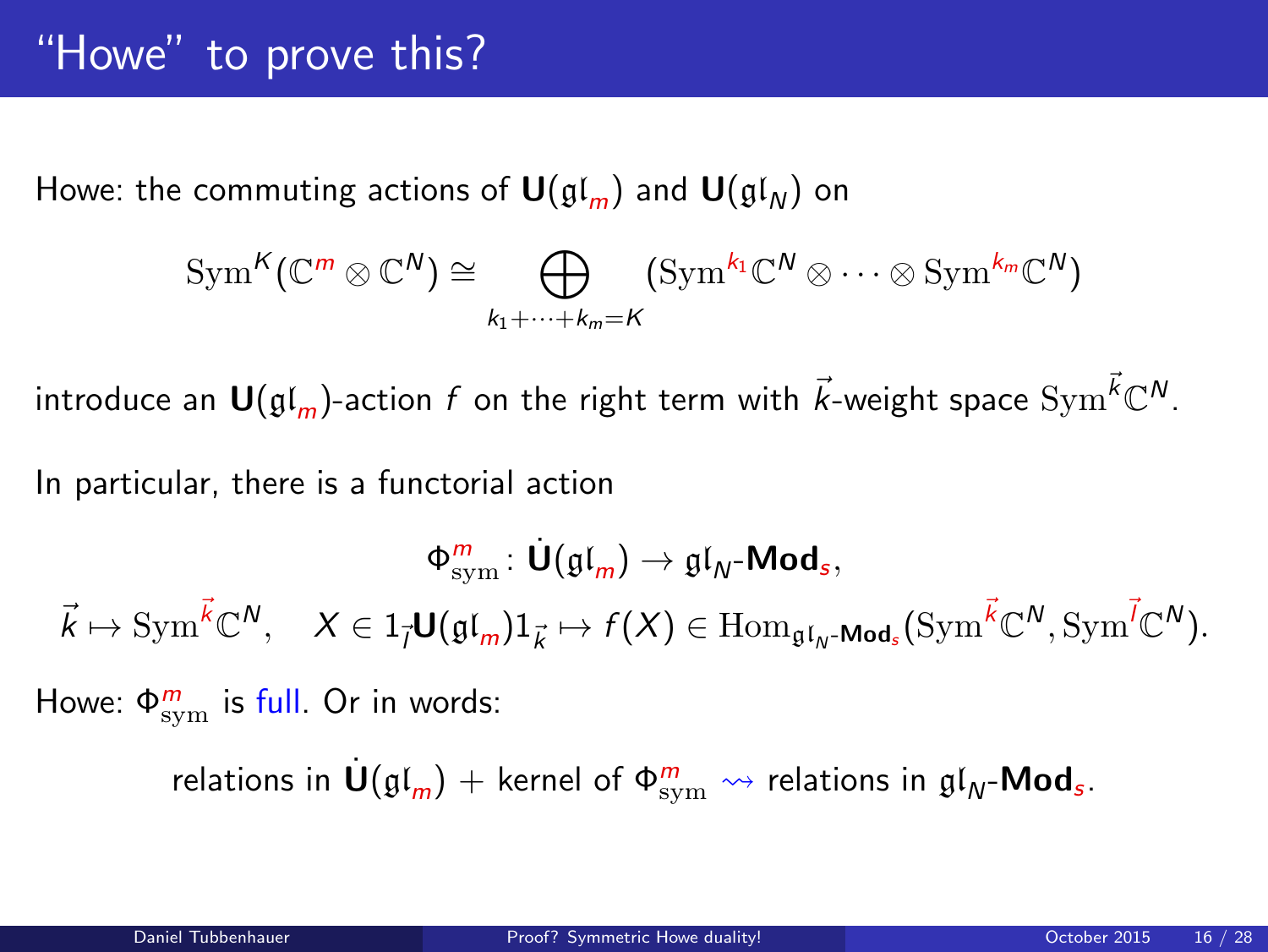#### Theorem

Define  $2$ -Web<sub>r</sub> such there is a commutative diagram





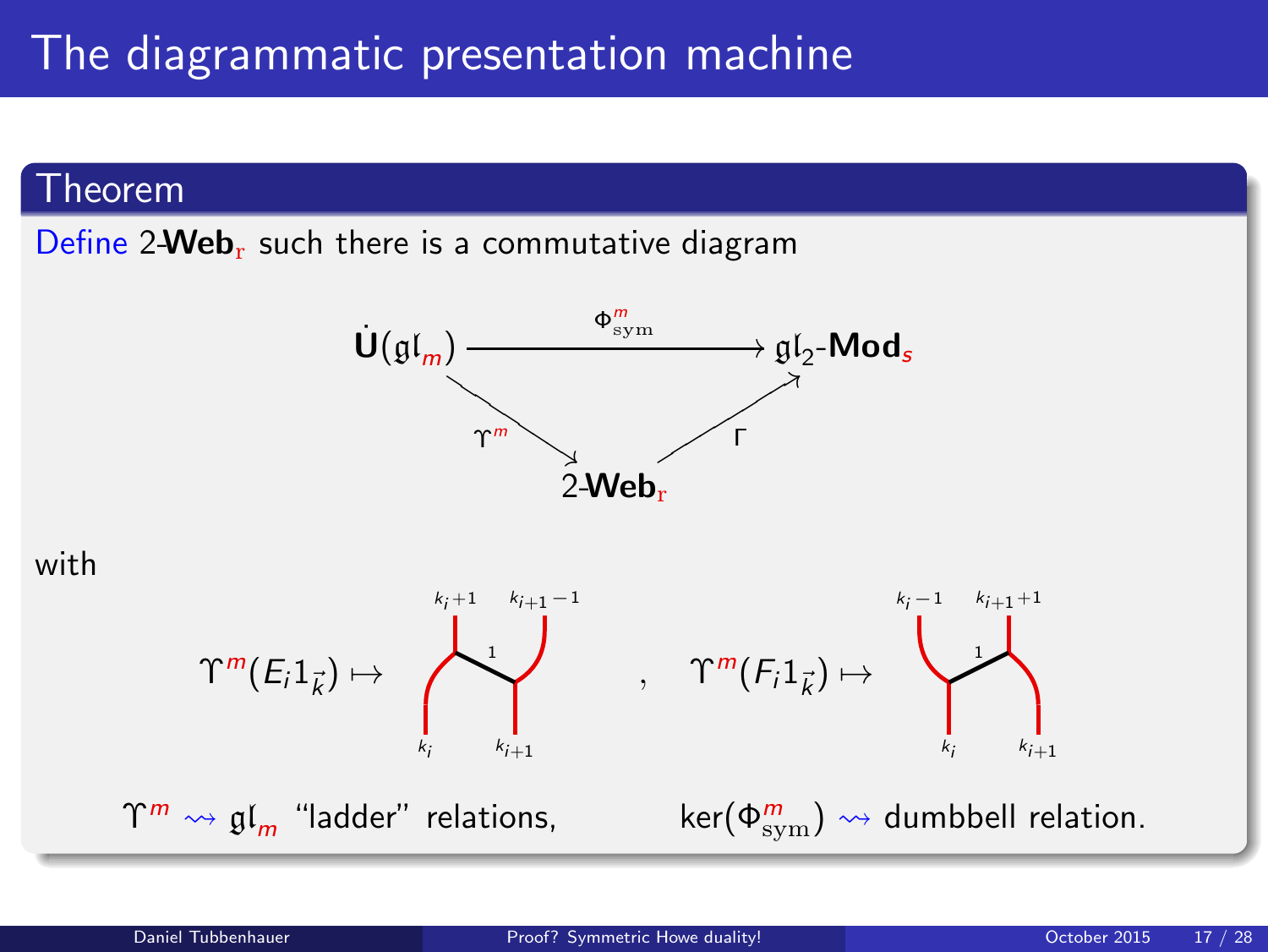# Exempli gratia

The  $\mathfrak{gl}_m$  "ladder" relations come up as follows:



The dumbbell relation comes up as follows:

$$
\mathbb{C}^2 \otimes \mathbb{C}^2 \cong \Lambda^2 \mathbb{C}^2 \oplus \text{Sym}^2 \mathbb{C}^2 \cong \mathbb{C} \oplus \text{Sym}^2 \mathbb{C}^2 \rightsquigarrow
$$

$$
2 \begin{bmatrix} 1 & 1 & 1 \\ 1 & 1 & 1 \\ 1 & 1 & 1 \end{bmatrix} = - \begin{bmatrix} 1 & 1 & 1 \\ 1 & 1 & 1 \\ 1 & 1 & 1 \end{bmatrix}
$$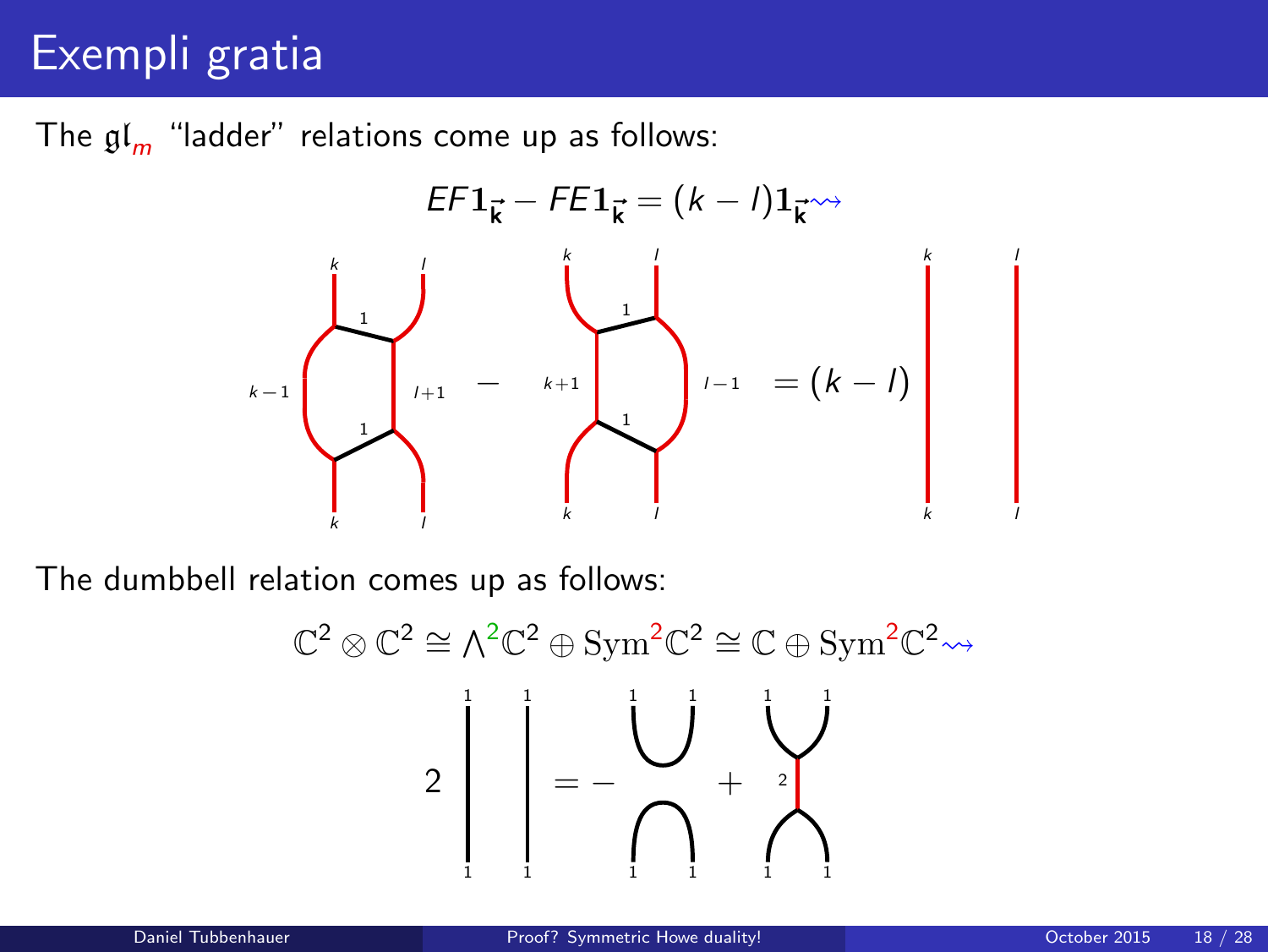### No fancy stuff like Karoubi completions needed

Fact: all irreducible  $\mathsf{U}(\mathfrak{sl}_2)$ -modules are of the form  $\mathrm{Sym}^k \mathbb{C}^2$  for some  $k.$  Thus,  $sI_2$ -Mod<sub>s</sub> contains all finite-dimensional representations.

In particular, the Jones-Wenzl projectors of the TL algebra (RTW algebra)



are encoded (and also all their relations!).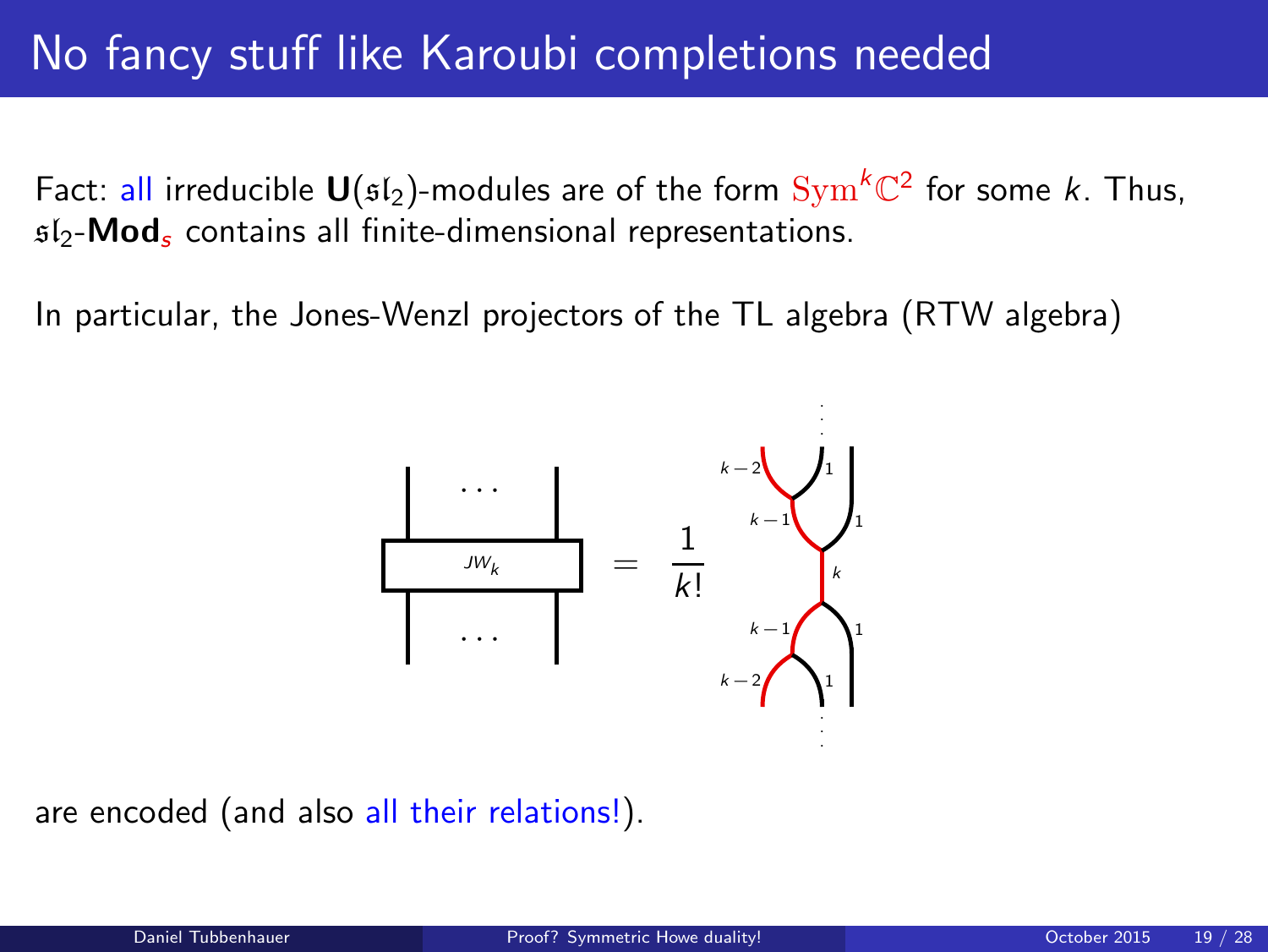# As far as we can go in type  $\rm A$

We could also consider  $\mathfrak{sl}_N$  instead of  $\mathfrak{sl}_2$  (diagram category  $\mathcal{N}\text{-}\mathbf{Web}_\mathrm{r}$ ). And  $\wedge^k\mathbb{C}^N$ instead of  $\mathrm{Sym}^k\mathbb{C}^N$  (diagram category  $N$ -Web $_\mathrm{g}$ ). Or both together (diagram category  $N\text{-Web}_{gr}$ ). The graphical calculi for these are very similar.

#### Example



<span id="page-19-0"></span>green  $k \leftrightsquigarrow \bigwedge^k \mathbb{C}^N,$ red  $k \leftrightsquigarrow \mathrm{Sym}^k \mathbb{C}^N,$ black  $1 \leftrightsquigarrow \wedge^1 \mathbb{C}^N \cong \mathrm{Sym}^1 \mathbb{C}^N \cong \mathbb{C}^N.$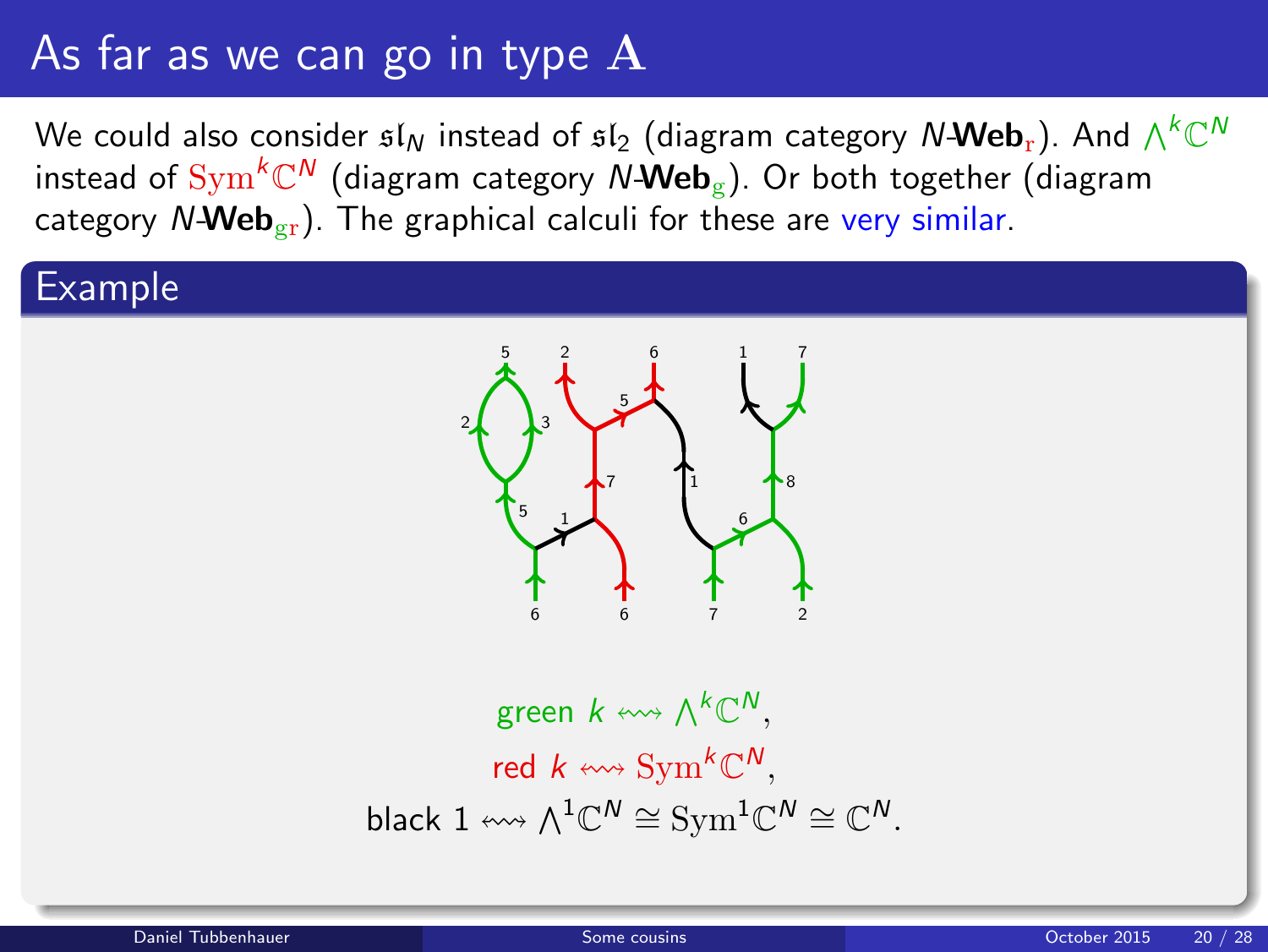### The machine in action again

They are look the same because they are spit out by our machine, e.g.:

#### Theorem

Define  $N$ -Web<sub>gr</sub> such there is a commutative diagram



with

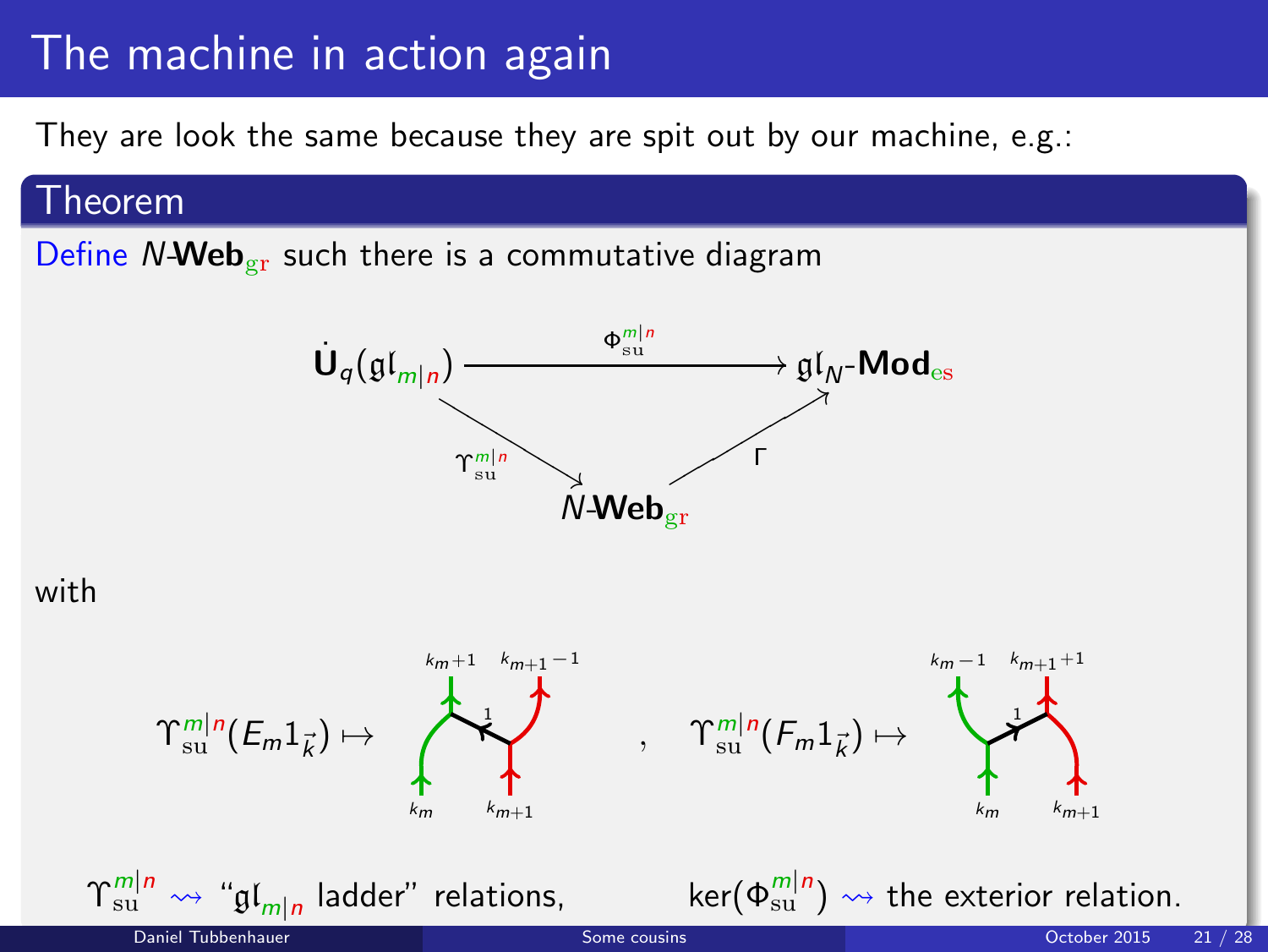### Link invariants via representation theory

Color link components with  $U_q(g)$ -modules. Put the links into a Morse position.



#### Theorem (Reshetikhin-Turaev 1990)

The composite  $\mathcal{P}_{\vec{V}}^q(1) \in \mathbb{Q}(q)$  is an invariant of (framed, oriented) links.

<span id="page-21-0"></span>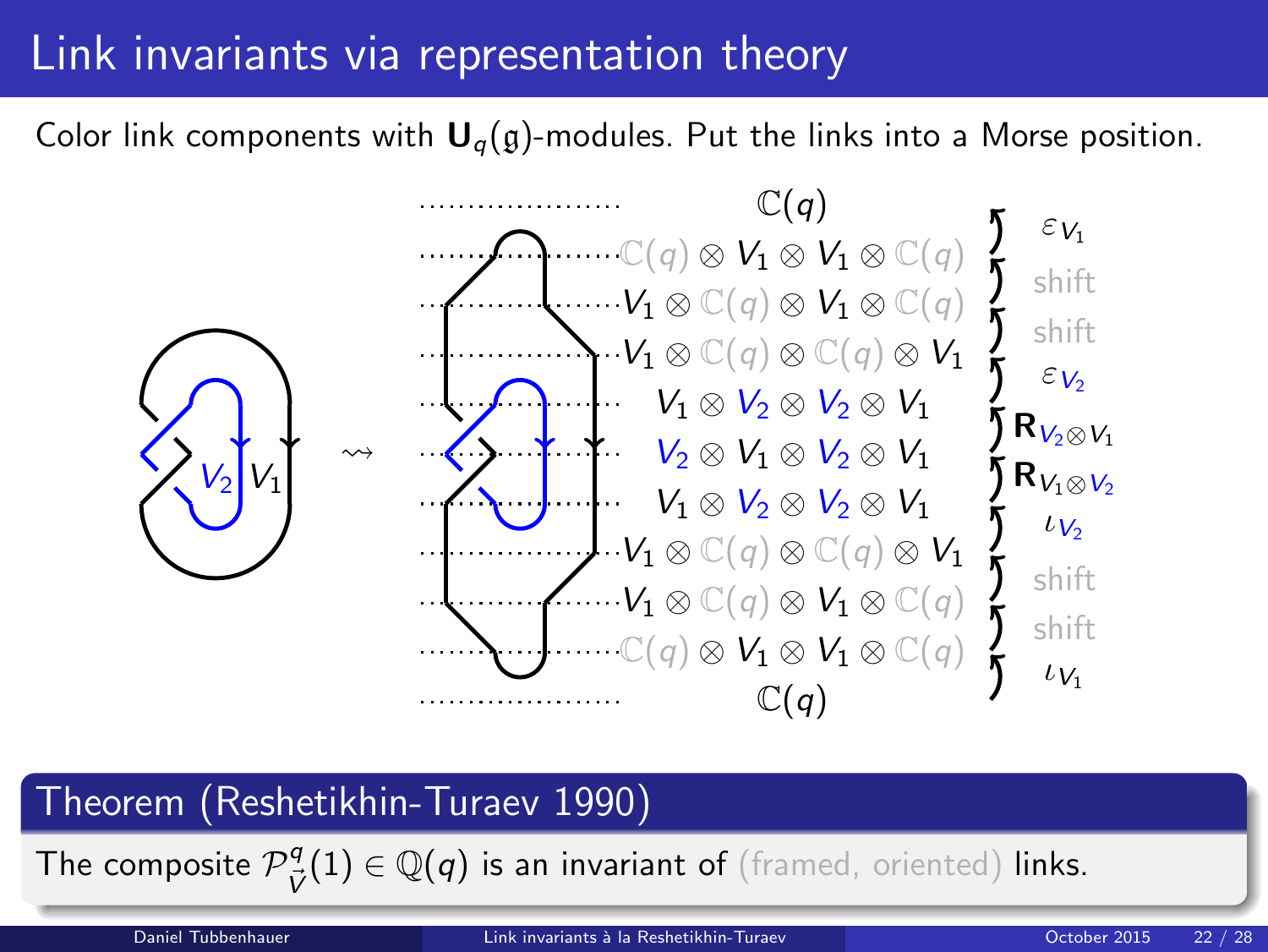### Wait: we have a diagrammatic calculus

Recall that there was an action of  $\mathbb{C}[S_m]$  on 2-Web. This quantizes:

$$
\Upsilon^{S_m}\left(\bigtimes\right)\mapsto\left.\begin{matrix} \rule{0pt}{12pt}\quad\quad\\ \rule{0pt}{12pt}\quad\quad\end{matrix}\right\vert\quad+\left.\begin{matrix}\rule{0pt}{12pt}\quad\quad\\ \rule{0pt}{12pt}\quad\end{matrix}\right\vert\quad\rightsquigarrow\quad\Upsilon^{H_m}\left(\bigtimes\right)\mapsto\underset{\text{normalization}}{\underbrace{\sigma^{\frac{1}{2}}}\left(\left.\begin{matrix} \rule{0pt}{12pt}\quad\quad\\ \rule{0pt}{12pt}\quad\end{matrix}\right\vert\quad+\left.\begin{matrix} q^{-1}\quad\quad\\ \rule{0pt}{12pt}\quad\end{matrix}\right\vert\right)
$$

Similarly, our diagrammatic calculus quantizes. The difference is

<span id="page-22-0"></span>
$$
{}^{1}\bigodot = -2 \quad \leadsto \quad {}^{1}\bigodot = -[2] = -q - q^{-1}.
$$

### Theorem (Kauffman 1987)

Using these in the Reshetikhin-Turaev set-up with  $\mathfrak{g}=\mathfrak{sl}_2$  and only  $\mathbb{C}_q^2$  as colors gives a combinatorial way to compute the Jones polynomial.

There is a framing shift which I hide, but never mind.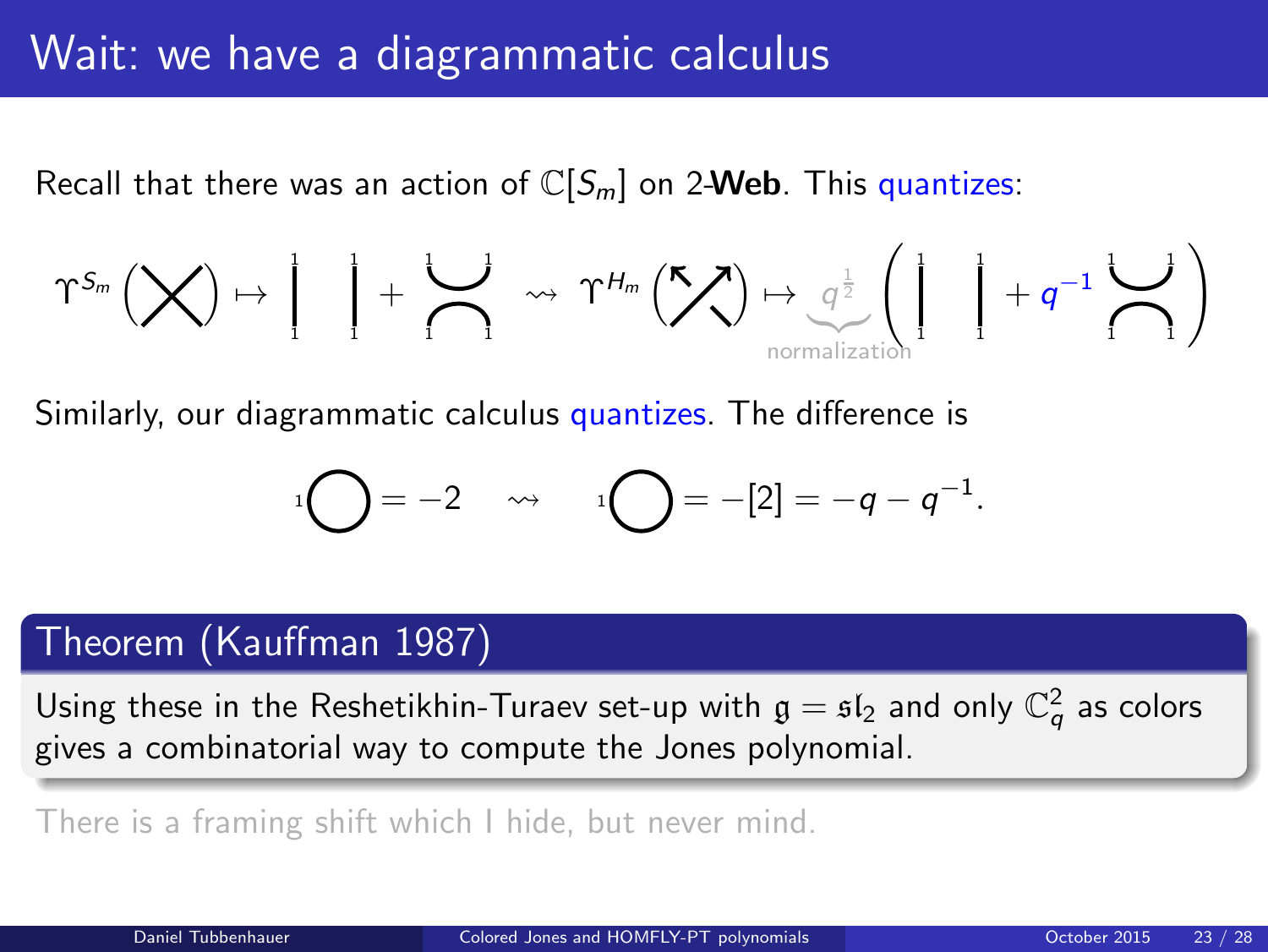

This is (up to normalization) the Jones polynomial of the Hopf link.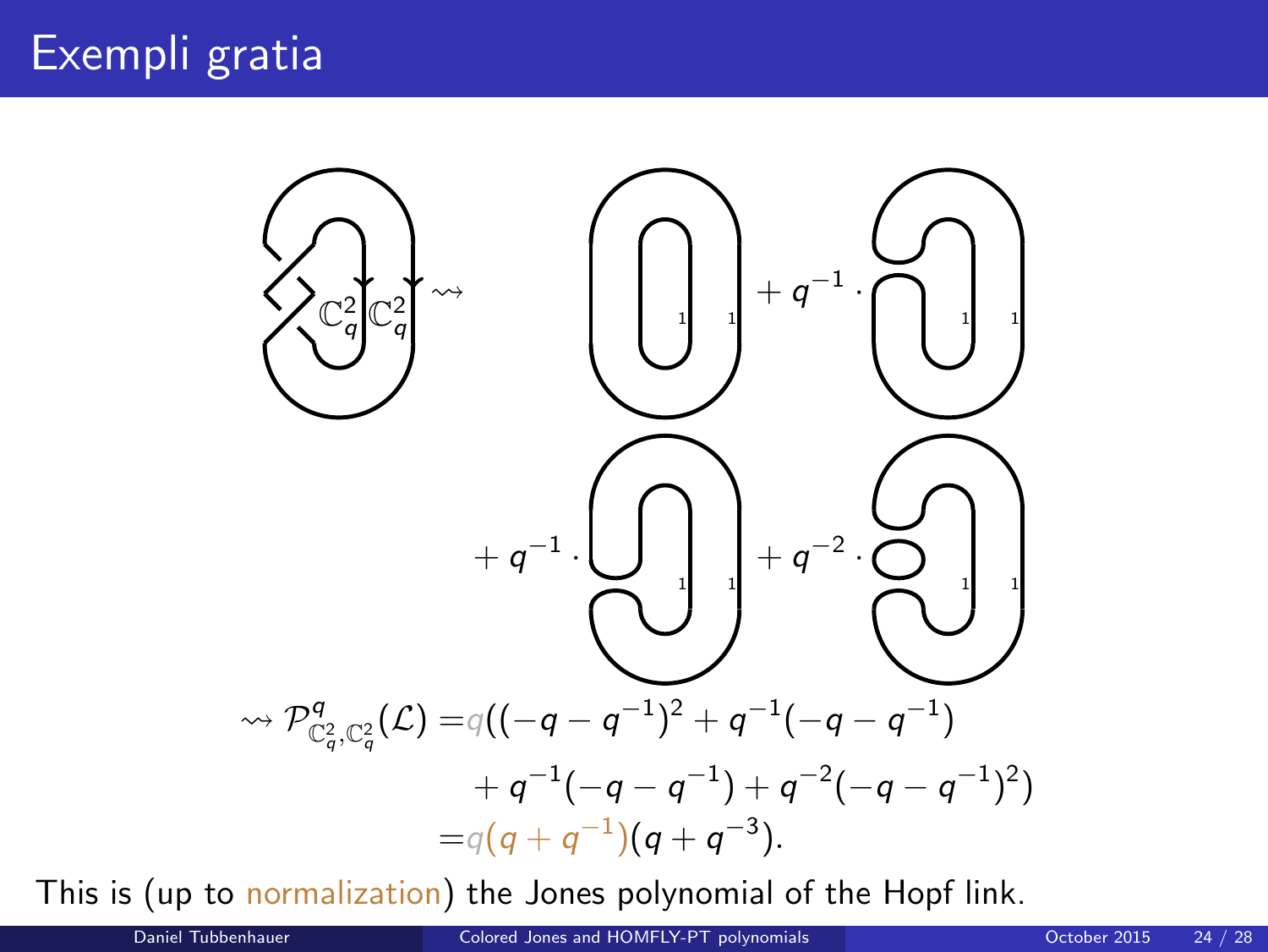### Wait: we have even more diagrammatic calculi

We can quantize the category 2-**Web**<sub>r</sub> and obtain a braided monoidal category which enables us to cook up link invariants diagrammatically. The braiding is:



#### Theorem

Using these in the Reshetikhin-Turaev set-up with  $\mathfrak{g}=\mathfrak{sl}_2$  and  $\mathrm{Sym}_q^k\mathbb{C}_q^2$  as colors gives a new, combinatorial way to compute the colored Jones polynomial.

This works completely similar for the categories N-Web<sub>g</sub>, N-Web<sub>r</sub> and N-Web<sub>gr</sub> giving rise to a new way to compute colored  $f_N$  polynomials for all colors (and thus, colored HOMFLY-PT polynomials).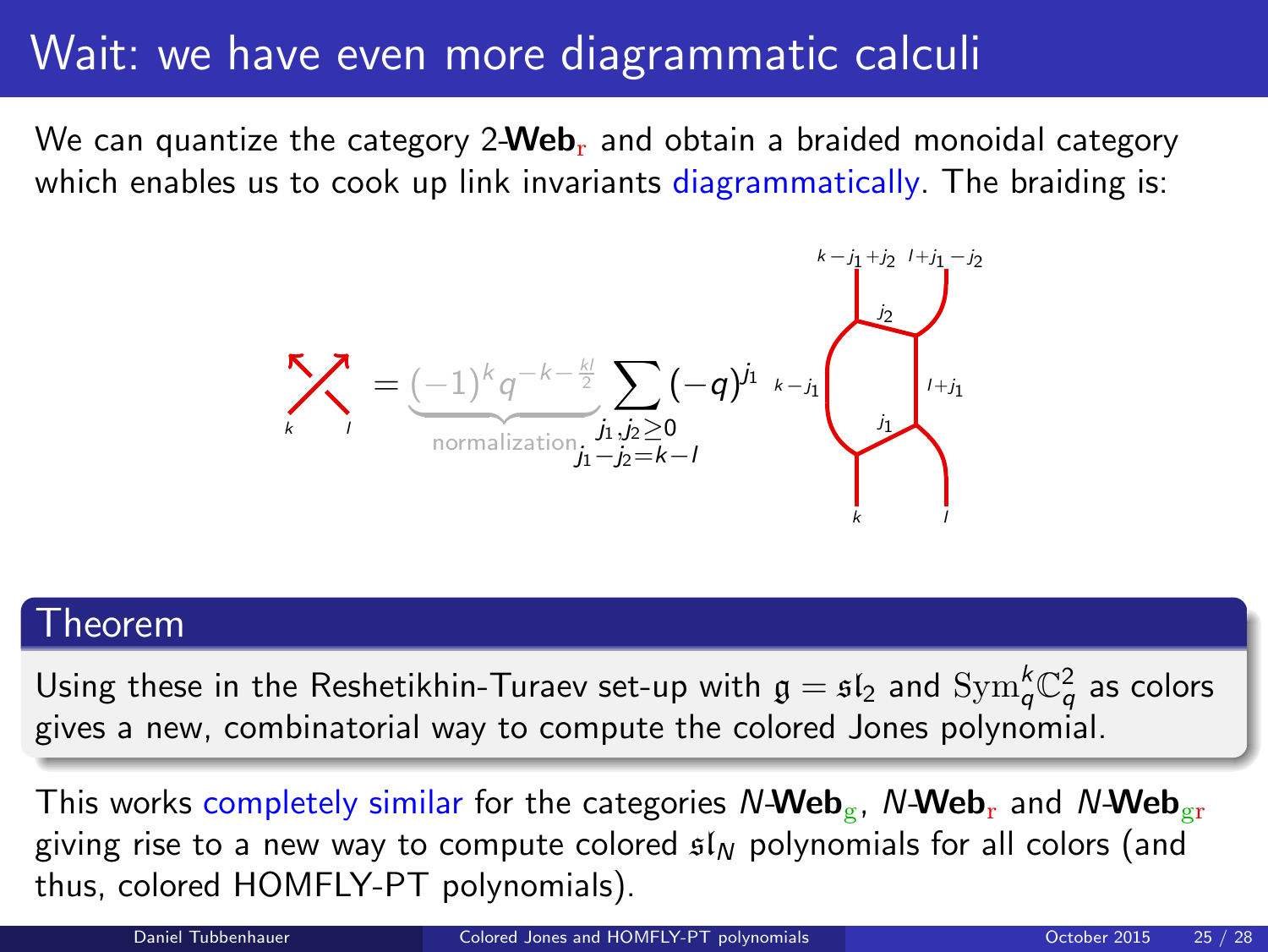There is also a polynomial called colored HOMFLY-PT polynomial  $\mathcal{P}^{a,q}_\lambda(\mathcal{K})\in \mathbb{C}(\mathsf{a},\mathsf{q})$   $(\mathcal{K}\text{``=''}$ knot). The colors  $\lambda$  are Young diagrams. The whole framework should be seen as the " $N \rightarrow \infty$ "-version of the  $\mathfrak{sl}_N$  Reshetikhin-Turaev approach  $(a \leadsto q^{\mathsf{N}})$  with  $\lambda$  corresponding to irreducible highest weight module.

From the diagrammatic calculi we obtain:

### Corollary (the HOMFLY-PT symmetry)

The colored HOMFLY-PT polynomial satisfies

$$
\mathcal{P}_{\lambda}^{a,q}(\mathcal{K}) = (-1)^{co} \mathcal{P}_{\lambda^{\mathrm{T}}}^{a,q^{-1}}(\mathcal{K}),
$$

where co is some constant. Similar for links.

This is a representation theoretical explanation of the the HOMFLY-PT symmetry.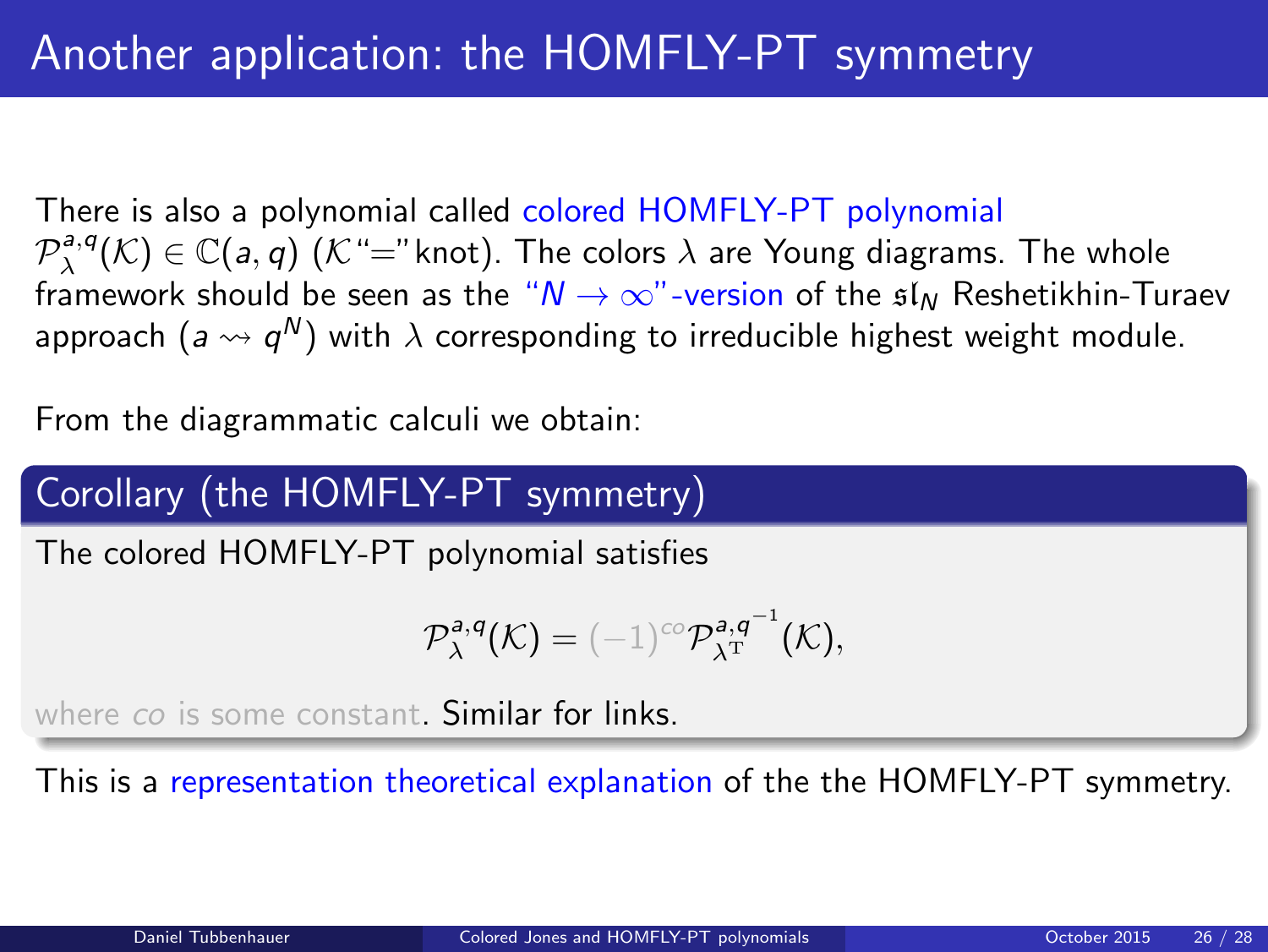Some additional remarks.

- Homework: feed the machine with your favorite duality.
- $\bullet$  We are working on the type B, C and D-versions and the diagrams work fine (yet, the quantization is complicated).
- $\bullet$  Some parts even work in the non-semisimple case (e.g. at roots of unities).
- The whole approach seems to be amenable to categorification.
- Relations to categorifications of the Hecke algebra using Soergel bimodules or category  $\mathcal O$  need to be worked out.
- This could lead to a categorification of  $\dot{\mathsf{U}}_q(\mathfrak{gl}_{m|n})$  (since the "complicated" super relations are build in the calculus).
- A "green-red-foamy" approach could shed additional light on colored Khovanov-Rozansky homologies.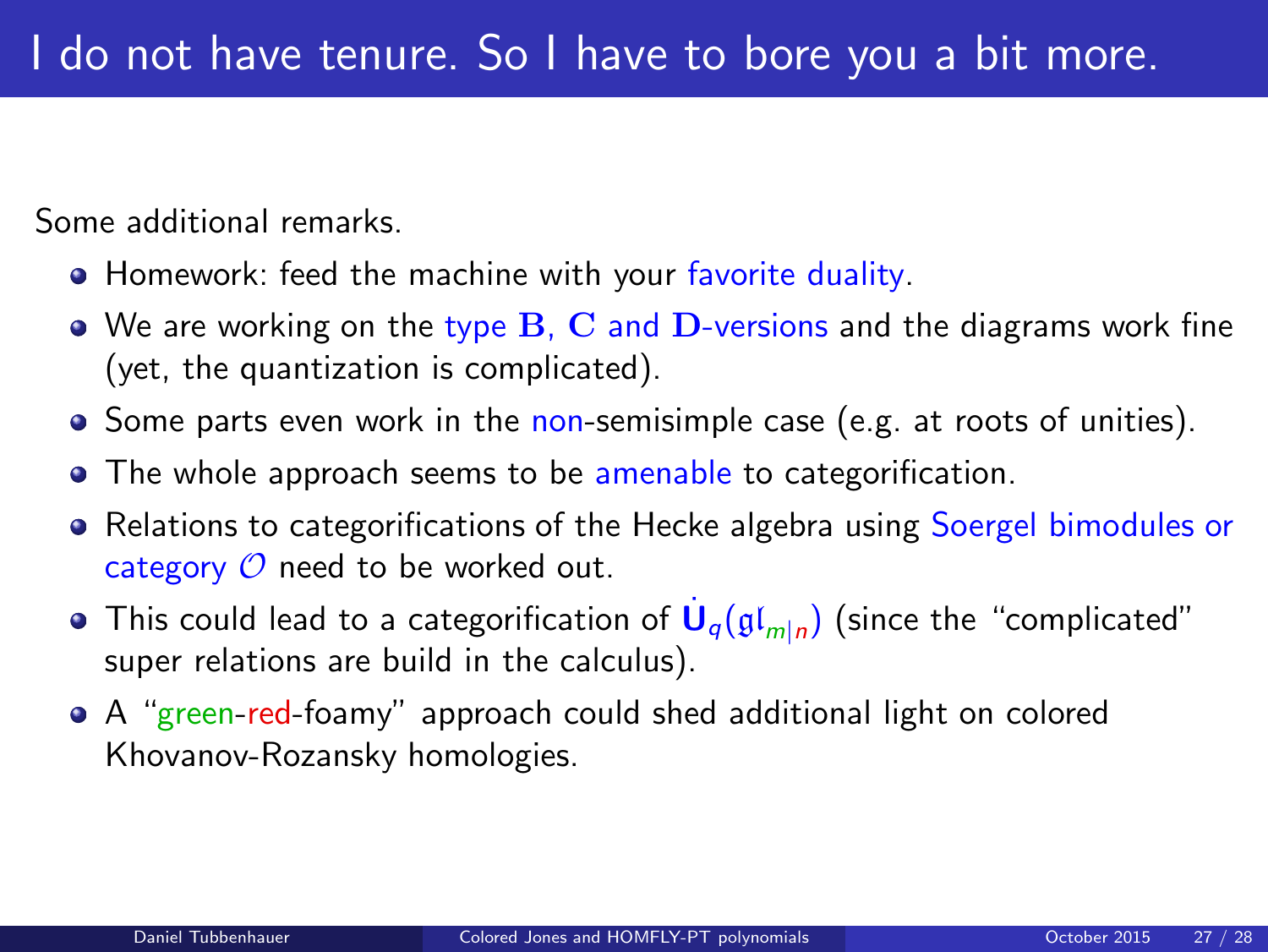There is still much to do...